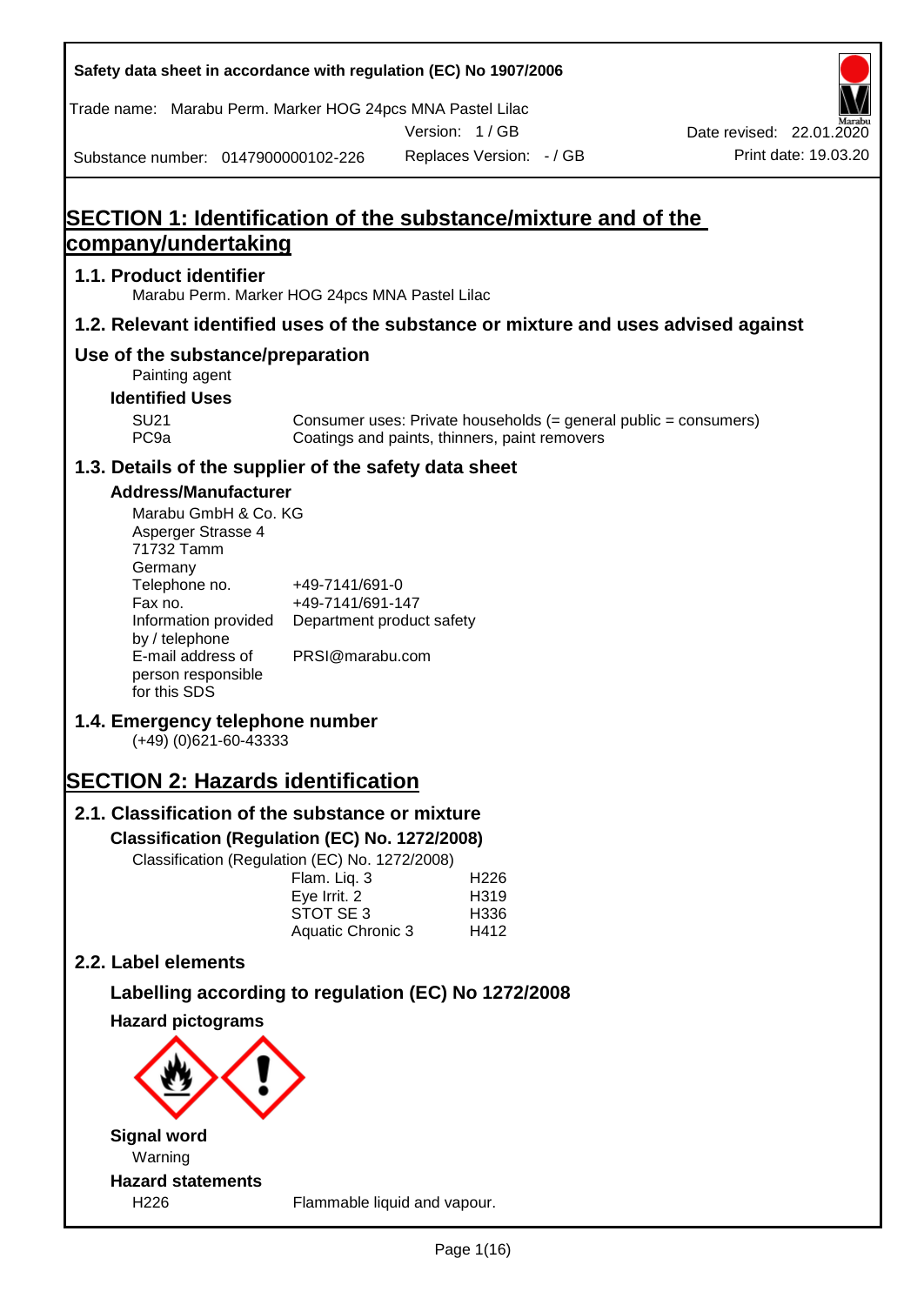|                                                                                 | Safety data sheet in accordance with regulation (EC) No 1907/2006        |      |                          |            |      |                                                                                  |  |  |
|---------------------------------------------------------------------------------|--------------------------------------------------------------------------|------|--------------------------|------------|------|----------------------------------------------------------------------------------|--|--|
| Trade name: Marabu Perm. Marker HOG 24pcs MNA Pastel Lilac                      |                                                                          |      |                          |            |      |                                                                                  |  |  |
|                                                                                 |                                                                          |      | Version: 1/GB            |            |      | Date revised: 22.01.2020                                                         |  |  |
| Substance number: 0147900000102-226                                             |                                                                          |      | Replaces Version: - / GB |            |      | Print date: 19.03.20                                                             |  |  |
| H319                                                                            | Causes serious eye irritation.                                           |      |                          |            |      |                                                                                  |  |  |
| H336                                                                            | May cause drowsiness or dizziness.                                       |      |                          |            |      |                                                                                  |  |  |
| H412                                                                            | Harmful to aquatic life with long lasting effects.                       |      |                          |            |      |                                                                                  |  |  |
| <b>Precautionary statements</b>                                                 |                                                                          |      |                          |            |      |                                                                                  |  |  |
| P <sub>101</sub>                                                                |                                                                          |      |                          |            |      | If medical advice is needed, have product container or label at hand.            |  |  |
| P <sub>102</sub>                                                                | Keep out of reach of children.                                           |      |                          |            |      |                                                                                  |  |  |
| P210                                                                            | sources. No smoking.                                                     |      |                          |            |      | Keep away from heat, hot surfaces, sparks, open flames and other ignition        |  |  |
| P264.1                                                                          | Wash hands thoroughly after handling.                                    |      |                          |            |      |                                                                                  |  |  |
| P271                                                                            | Use only outdoors or in a well-ventilated area.                          |      |                          |            |      |                                                                                  |  |  |
| P280                                                                            |                                                                          |      |                          |            |      | Wear protective gloves / protective clothing / eye protection / face protection. |  |  |
| P305+P351+P338                                                                  |                                                                          |      |                          |            |      | IF IN EYES: Rinse cautiously with water for several minutes. Remove contact      |  |  |
| P405                                                                            | lenses, if present and easy to do. Continue rinsing.<br>Store locked up. |      |                          |            |      |                                                                                  |  |  |
| P501.9                                                                          | Dispose of contents / container as problematic waste.                    |      |                          |            |      |                                                                                  |  |  |
| Hazardous component(s) to be indicated on label (Regulation (EC) No. 1272/2008) |                                                                          |      |                          |            |      |                                                                                  |  |  |
| contains                                                                        | 1-Methoxy-2-propanol                                                     |      |                          |            |      |                                                                                  |  |  |
| 2.3. Other hazards                                                              |                                                                          |      |                          |            |      |                                                                                  |  |  |
| No special hazards have to be mentioned.                                        |                                                                          |      |                          |            |      |                                                                                  |  |  |
| <b>SECTION 3: Composition/information on ingredients</b>                        |                                                                          |      |                          |            |      |                                                                                  |  |  |
| 3.2. Mixtures                                                                   |                                                                          |      |                          |            |      |                                                                                  |  |  |
| <b>Hazardous ingredients</b>                                                    |                                                                          |      |                          |            |      |                                                                                  |  |  |
| <b>Ethanol</b>                                                                  |                                                                          |      |                          |            |      |                                                                                  |  |  |
| CAS No.                                                                         | 64-17-5                                                                  |      |                          |            |      |                                                                                  |  |  |
| EINECS no.                                                                      | 200-578-6                                                                |      |                          |            |      |                                                                                  |  |  |
| Registration no.                                                                | 01-2119457610-43                                                         |      |                          |            |      |                                                                                  |  |  |
| Concentration                                                                   | $>=$ 25                                                                  |      | $\sim$                   | 50         | %    |                                                                                  |  |  |
|                                                                                 |                                                                          |      |                          |            |      |                                                                                  |  |  |
| Classification (Regulation (EC) No. 1272/2008)                                  |                                                                          |      | H <sub>225</sub>         |            |      |                                                                                  |  |  |
|                                                                                 | Flam. Liq. 2<br>Eye Irrit. 2                                             |      | H319                     |            |      |                                                                                  |  |  |
|                                                                                 |                                                                          |      |                          |            |      |                                                                                  |  |  |
| Concentration limits (Regulation (EC) No. 1272/2008)                            | Eye Irrit. 2                                                             | H319 |                          | $>= 50 \%$ |      |                                                                                  |  |  |
| 1-Methoxy-2-propanol                                                            |                                                                          |      |                          |            |      |                                                                                  |  |  |
| CAS No.                                                                         | 107-98-2                                                                 |      |                          |            |      |                                                                                  |  |  |
| EINECS no.                                                                      | 203-539-1                                                                |      |                          |            |      |                                                                                  |  |  |
| Registration no.                                                                | 01-2119457435-35                                                         |      |                          |            |      |                                                                                  |  |  |
| Concentration                                                                   | $>=$                                                                     | 25   | $\,<\,$                  | 50         | %    |                                                                                  |  |  |
|                                                                                 |                                                                          |      |                          |            |      |                                                                                  |  |  |
| Classification (Regulation (EC) No. 1272/2008)                                  |                                                                          |      |                          |            |      |                                                                                  |  |  |
|                                                                                 | STOT SE 3                                                                |      | H336                     |            |      |                                                                                  |  |  |
|                                                                                 | Flam. Liq. 3                                                             |      | H <sub>226</sub>         |            |      |                                                                                  |  |  |
|                                                                                 |                                                                          |      |                          |            |      |                                                                                  |  |  |
| <b>Benzyl alcohol</b><br>CAS No.                                                |                                                                          |      |                          |            |      |                                                                                  |  |  |
| EINECS no.                                                                      | 100-51-6                                                                 |      |                          |            |      |                                                                                  |  |  |
|                                                                                 | 202-859-9                                                                |      |                          |            |      |                                                                                  |  |  |
| Registration no.<br>Concentration                                               | 01-2119492630-38                                                         |      |                          |            | $\%$ |                                                                                  |  |  |
|                                                                                 | $>=$                                                                     | 1    | $\,<\,$                  | 10         |      |                                                                                  |  |  |
| Classification (Regulation (EC) No. 1272/2008)                                  |                                                                          |      |                          |            |      |                                                                                  |  |  |
|                                                                                 | Acute Tox. 4                                                             |      | H332                     |            |      |                                                                                  |  |  |
|                                                                                 |                                                                          |      |                          |            |      |                                                                                  |  |  |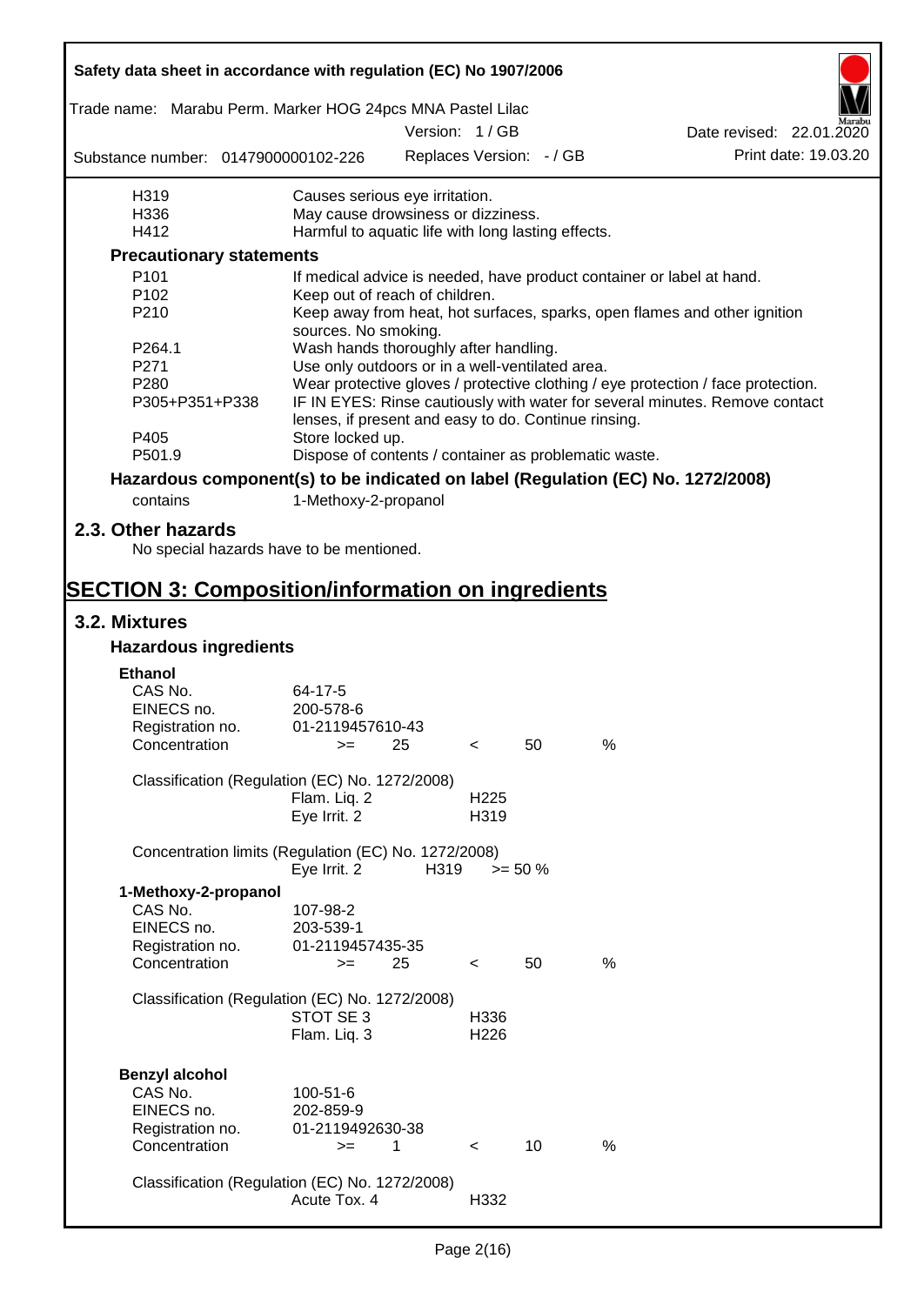| Trade name:                 | Safety data sheet in accordance with regulation (EC) No 1907/2006<br>Marabu Perm. Marker HOG 24pcs MNA Pastel Lilac |               |                           |    |      |                          |                      |
|-----------------------------|---------------------------------------------------------------------------------------------------------------------|---------------|---------------------------|----|------|--------------------------|----------------------|
|                             |                                                                                                                     | Version: 1/GB |                           |    |      | Date revised: 22.01.2020 | Marabu               |
|                             | Substance number: 0147900000102-226                                                                                 |               | Replaces Version: - / GB  |    |      |                          | Print date: 19.03.20 |
|                             | Acute Tox, 4                                                                                                        |               | H302                      |    |      |                          |                      |
|                             | Eye Irrit. 2                                                                                                        |               | H <sub>3</sub> 19         |    |      |                          |                      |
|                             | 3',6'-bis(diethylamino)spiro[isobenzofuran-1(3H),9'-[9H]xanthene]-3-one                                             |               |                           |    |      |                          |                      |
| CAS No.                     | 509-34-2                                                                                                            |               |                           |    |      |                          |                      |
| EINECS no.<br>Concentration | 208-096-8<br>$>=$                                                                                                   | 2,5           | $\lt$                     | 10 | $\%$ |                          |                      |
|                             | Classification (Regulation (EC) No. 1272/2008)                                                                      |               |                           |    |      |                          |                      |
|                             | Acute Tox. 4                                                                                                        |               | H <sub>302</sub>          |    |      |                          |                      |
|                             | Eye Irrit. 2<br><b>Aquatic Chronic 2</b>                                                                            |               | H <sub>3</sub> 19<br>H411 |    |      |                          |                      |
|                             |                                                                                                                     |               |                           |    |      |                          |                      |

# **SECTION 4: First aid measures**

# **4.1. Description of first aid measures**

### **General information**

In all cases of doubt, or when symptoms persist, seek medical attention. Never give anything by mouth to an unconscious person. If unconscious place in recovery position and seek medical advice.

#### **After inhalation**

Remove to fresh air, keep patient warm and at rest. If breathing is irregular or stopped, administer artificial respiration.

#### **After skin contact**

Remove contaminated clothing. Wash skin thoroughly with soap and water or use recognised skin cleanser. Do NOT use solvents or thinners.

#### **After eye contact**

Remove contact lenses, irrigate copiously with clean, fresh water, holding the eyelids apart for at least 10 minutes and seek immediate medical advice.

#### **After ingestion**

If accidentally swallowed rinse the mouth with plenty of water (only if the person is conscious) and obtain immediate medical attention. Keep at rest. Do NOT induce vomiting.

# **4.2. Most important symptoms and effects, both acute and delayed**

Until now no symptoms known so far.

# **4.3. Indication of any immediate medical attention and special treatment needed**

# **Hints for the physician / treatment**

Treat symptomatically

# **SECTION 5: Firefighting measures**

# **5.1. Extinguishing media**

# **Suitable extinguishing media**

Recommended: alcohol resistant foam, CO2, powders, water spray/mist, Not be used for safety reasons: water *iet* 

# **5.2. Special hazards arising from the substance or mixture**

In the event of fire the following can be released: Carbon monoxide (CO); Carbon dioxide (CO2); dense black smoke; Nitrogen oxides (NOx); Sulphur oxides; Hydrogen chloride (HCl)

# **5.3. Advice for firefighters**

# **Special protective equipment for fire-fighting**

Cool closed containers exposed to fire with water. Do not allow run-off from fire fighting to enter drains or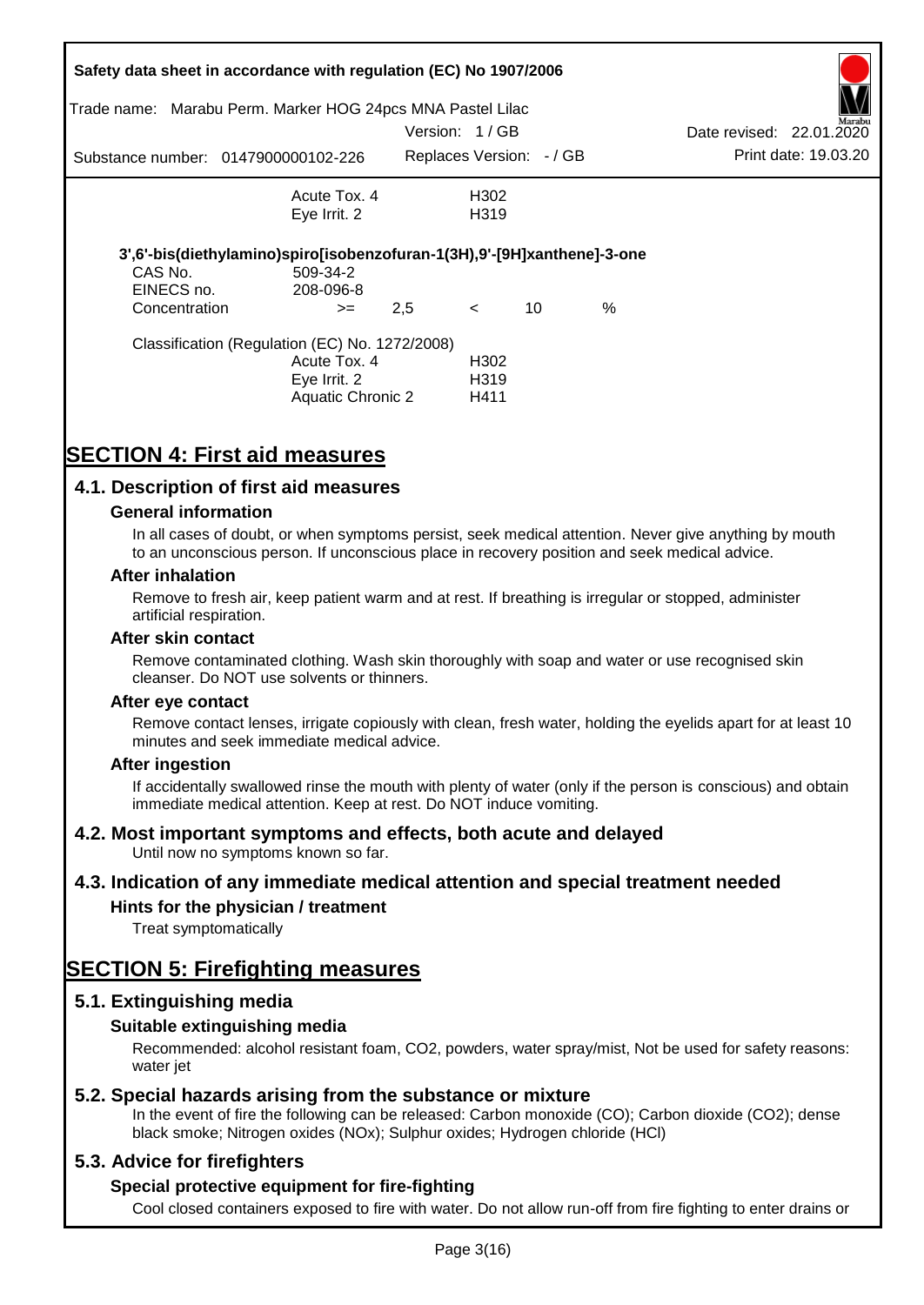

Trade name: Marabu Perm. Marker HOG 24pcs MNA Pastel Lilac

Version: 1 / GB

Replaces Version: - / GB Print date: 19.03.20 Date revised: 22.01.

Substance number: 0147900000102-226

water courses.

# **SECTION 6: Accidental release measures**

# **6.1. Personal precautions, protective equipment and emergency procedures**

Exclude sources of ignition and ventilate the area. Avoid breathing vapours. Refer to protective measures listed in Sections 7 and 8.

# **6.2. Environmental precautions**

Do not allow to enter drains or waterways. If the product contaminates lakes, rivers or sewage, inform appropriate authorities in accordance with local regulations.

# **6.3. Methods and material for containment and cleaning up**

Contain and collect spillage with non-combustible absorbent materials, e.g. sand, earth, vermiculite, diatomaceous earth and place in container for disposal according to local regulations (see section 13). Clean preferably with a detergent - avoid use of solvents.

# **6.4. Reference to other sections**

Information regarding Safe handling, see Section 7. Information regarding personal protective measures, see Section 8. Information regarding waste disposal, see Section 13.

# **SECTION 7: Handling and storage**

# **7.1. Precautions for safe handling**

# **Advice on safe handling**

Prevent the creation of flammable or explosive concentrations of vapour in air and avoid vapour concentration higher than the occupational exposure limits. In addition, the product should only be used in areas from which all naked lights and other sources of ignition have been excluded. Electrical equipment should be protected to the appropriate standard. Mixture may charge electrostatically: always use earthing leads when transferring from one container to another. Operators should wear anti-static footwear and clothing and floors should be of the conducting type. Isolate from sources of heat, sparks and open flame. No sparking tools should be used. Avoid skin and eye contact. Avoid the inhalation of particulates and spray mist arising from the application of this mixture. Smoking, eating and drinking shall be prohibited in application area. For personal protection see Section 8. Never use pressure to empty: container is not a pressure vessel. Always keep in containers of same material as the original one. Comply with the health and safety at work laws. Do not allow to enter drains or water courses.

# **Advice on protection against fire and explosion**

Vapours are heavier than air and may spread along floors. Vapours may form explosive mixtures with air.

### **Classification of fires / temperature class / Ignition group / Dust explosion class**

| Classification of fires | B (Combustible liquid substances) |
|-------------------------|-----------------------------------|
| Temperature class       | T3                                |

# **7.2. Conditions for safe storage, including any incompatibilities**

# **Requirements for storage rooms and vessels**

Electrical installations/working materials must comply with the local applied technological safety standards. Storage rooms in which filling operations take place must have a conducting floor. Store in accordance with national regulation

#### **Hints on storage assembly**

Store away from oxidising agents, from strongly alkaline and strongly acid materials.

# **Further information on storage conditions**

Observe label precautions. Store between 15 and 30 °C in a dry, well ventilated place away from sources of heat and direct sunlight. Keep container tightly closed. Keep away from sources of ignition. No smoking. Prevent unauthorised access. Containers which are opened must be carefully resealed and kept upright to prevent leakage.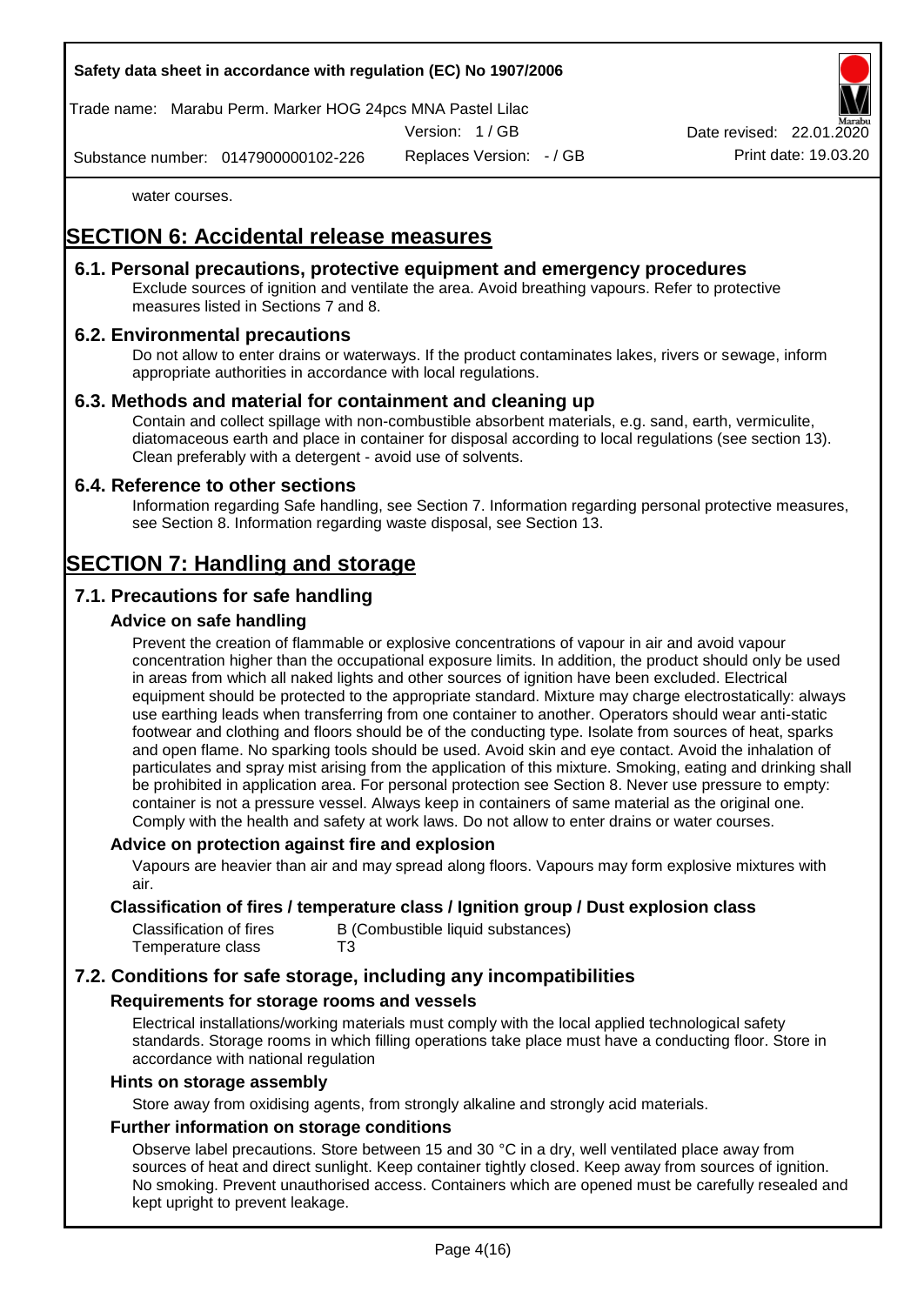| Safety data sheet in accordance with regulation (EC) No 1907/2006 |             |                                |      |                   |                          |
|-------------------------------------------------------------------|-------------|--------------------------------|------|-------------------|--------------------------|
| Trade name: Marabu Perm. Marker HOG 24pcs MNA Pastel Lilac        |             |                                |      |                   |                          |
|                                                                   |             | Version: 1/GB                  |      |                   | Date revised: 22.01.2020 |
| Substance number: 0147900000102-226                               |             | Replaces Version: - / GB       |      |                   | Print date: 19.03.20     |
| 7.3. Specific end use(s)<br>Painting agent                        |             |                                |      |                   |                          |
| <b>SECTION 8: Exposure controls/personal protection</b>           |             |                                |      |                   |                          |
| 8.1. Control parameters                                           |             |                                |      |                   |                          |
| <b>Exposure limit values</b>                                      |             |                                |      |                   |                          |
| <b>Ethanol</b>                                                    |             |                                |      |                   |                          |
| List                                                              | EH40        |                                |      |                   |                          |
| <b>Type</b>                                                       | WEL         |                                |      |                   |                          |
| Value                                                             | 1920        | mg/m <sup>3</sup>              | 1000 | ppm(V)            |                          |
| <b>Status: 2011</b>                                               |             |                                |      |                   |                          |
| 1-Methoxy-2-propanol                                              |             |                                |      |                   |                          |
| List                                                              | <b>EH40</b> |                                |      |                   |                          |
| <b>Type</b>                                                       | WEL         |                                |      |                   |                          |
| Value                                                             | 375         | mg/m <sup>3</sup>              | 100  | ppm(V)            |                          |
| Short term exposure limit                                         | 560         | mg/m <sup>3</sup>              | 150  | ppm(V)            |                          |
| Skin resorption / sensibilisation: Sk;                            |             | <b>Status: 2011</b>            |      |                   |                          |
| <b>Derived No/Minimal Effect Levels (DNEL/DMEL)</b>               |             |                                |      |                   |                          |
| <b>Ethanol</b>                                                    |             |                                |      |                   |                          |
| Type of value                                                     |             | Derived No Effect Level (DNEL) |      |                   |                          |
| Reference group                                                   | Worker      |                                |      |                   |                          |
| Duration of exposure                                              | Long term   |                                |      |                   |                          |
| Route of exposure                                                 | inhalative  |                                |      |                   |                          |
| Mode of action                                                    |             | Systemic effects               |      |                   |                          |
| Concentration                                                     |             | 950                            |      | mg/m <sup>3</sup> |                          |
| Type of value                                                     |             | Derived No Effect Level (DNEL) |      |                   |                          |
| Reference group                                                   | Worker      |                                |      |                   |                          |
| Duration of exposure                                              | Short term  |                                |      |                   |                          |
| Route of exposure                                                 | inhalative  |                                |      |                   |                          |
| Mode of action                                                    |             | Local effects                  |      |                   |                          |
| Concentration                                                     |             | 1900                           |      | mg/m <sup>3</sup> |                          |
|                                                                   |             |                                |      |                   |                          |
| Type of value                                                     |             | Derived No Effect Level (DNEL) |      |                   |                          |
| Reference group                                                   | Worker      |                                |      |                   |                          |
| Duration of exposure                                              | Long term   |                                |      |                   |                          |
| Route of exposure                                                 | dermal      |                                |      |                   |                          |
| Mode of action                                                    |             | Systemic effects               |      |                   |                          |
| Concentration                                                     |             | 343                            |      | mg/kg/d           |                          |
| Type of value                                                     |             | Derived No Effect Level (DNEL) |      |                   |                          |
| Reference group                                                   | Consumer    |                                |      |                   |                          |
| Duration of exposure                                              | Long term   |                                |      |                   |                          |
| Route of exposure                                                 | inhalative  |                                |      |                   |                          |
| Mode of action                                                    |             | Systemic effects               |      |                   |                          |
| Concentration                                                     |             | 114                            |      | mg/m <sup>3</sup> |                          |
|                                                                   |             |                                |      |                   |                          |
| Type of value                                                     |             | Derived No Effect Level (DNEL) |      |                   |                          |
| Reference group                                                   | Consumer    |                                |      |                   |                          |
| Duration of exposure                                              | Short term  |                                |      |                   |                          |
| Route of exposure<br>Mode of action                               | inhalative  | Local effects                  |      |                   |                          |
| Concentration                                                     |             | 950                            |      | mg/m <sup>3</sup> |                          |
|                                                                   |             |                                |      |                   |                          |

Ī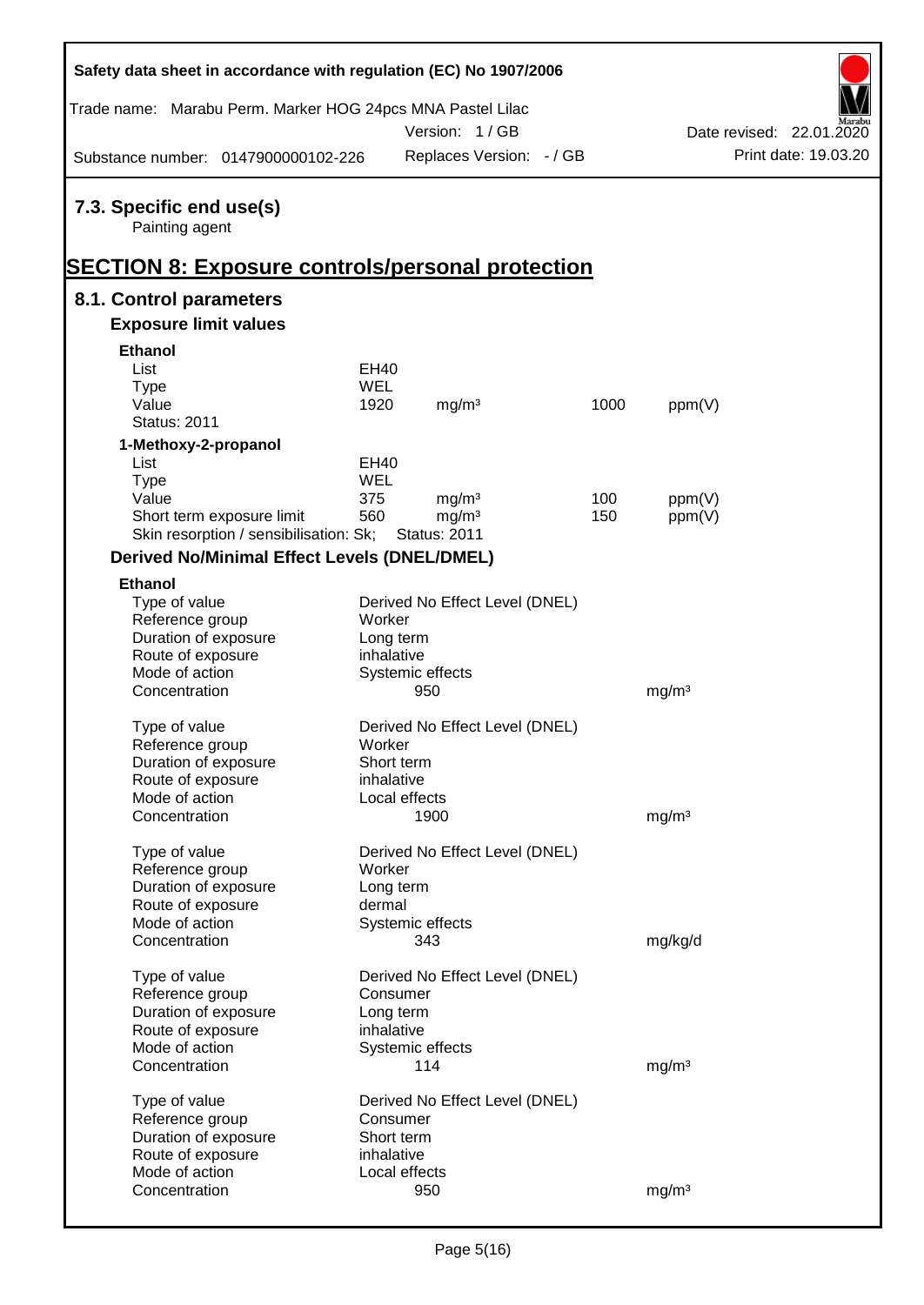| Safety data sheet in accordance with regulation (EC) No 1907/2006 |                                          |                          |
|-------------------------------------------------------------------|------------------------------------------|--------------------------|
| Trade name: Marabu Perm. Marker HOG 24pcs MNA Pastel Lilac        |                                          |                          |
|                                                                   | Version: 1/GB                            | Date revised: 22.01.2020 |
| Substance number: 0147900000102-226                               | Replaces Version: - / GB                 | Print date: 19.03.20     |
| Type of value                                                     | Derived No Effect Level (DNEL)           |                          |
| Reference group                                                   | Consumer                                 |                          |
| Duration of exposure                                              | Long term                                |                          |
| Route of exposure                                                 | dermal                                   |                          |
| Mode of action                                                    | Systemic effects                         |                          |
| Concentration                                                     | 206                                      | mg/kg/d                  |
| Type of value                                                     | Derived No Effect Level (DNEL)           |                          |
| Reference group                                                   | Consumer                                 |                          |
| Duration of exposure                                              | Long term                                |                          |
| Route of exposure                                                 | oral                                     |                          |
| Mode of action                                                    | Systemic effects                         |                          |
| Concentration                                                     | 87                                       | mg/kg/d                  |
|                                                                   |                                          |                          |
| 1-Methoxy-2-propanol                                              |                                          |                          |
| Type of value<br>Reference group                                  | Derived No Effect Level (DNEL)<br>Worker |                          |
| Duration of exposure                                              | Acute                                    |                          |
| Route of exposure                                                 | inhalative                               |                          |
| Mode of action                                                    | Local effects                            |                          |
| Concentration                                                     | 553,5                                    | mg/m <sup>3</sup>        |
|                                                                   |                                          |                          |
| Type of value                                                     | Derived No Effect Level (DNEL)           |                          |
| Reference group                                                   | Worker                                   |                          |
| Duration of exposure<br>Route of exposure                         | Long term<br>dermal                      |                          |
| Mode of action                                                    | Systemic effects                         |                          |
| Concentration                                                     | 50,6                                     | mg/person/               |
|                                                                   |                                          | d                        |
|                                                                   |                                          |                          |
| Type of value                                                     | Derived No Effect Level (DNEL)           |                          |
| Reference group                                                   | Worker                                   |                          |
| Duration of exposure                                              | Long term<br>inhalative                  |                          |
| Route of exposure<br>Mode of action                               | Systemic effects                         |                          |
| Concentration                                                     | 369                                      | mg/m <sup>3</sup>        |
|                                                                   |                                          |                          |
| Type of value                                                     | Derived No Effect Level (DNEL)           |                          |
| Reference group                                                   | <b>General Population</b>                |                          |
| Duration of exposure                                              | Long term                                |                          |
| Route of exposure                                                 | dermal                                   |                          |
| Mode of action<br>Concentration                                   | Systemic effects<br>18,1                 | mg/kg                    |
|                                                                   |                                          |                          |
| Type of value                                                     | Derived No Effect Level (DNEL)           |                          |
| Reference group                                                   | <b>General Population</b>                |                          |
| Duration of exposure                                              | Long term                                |                          |
| Route of exposure                                                 | inhalative                               |                          |
| Mode of action                                                    | Systemic effects                         |                          |
| Concentration                                                     | 43,9                                     | mg/m <sup>3</sup>        |
| Type of value                                                     | Derived No Effect Level (DNEL)           |                          |
| Reference group                                                   | <b>General Population</b>                |                          |
| Duration of exposure                                              | Long term                                |                          |
| Route of exposure                                                 | oral                                     |                          |
| Mode of action                                                    | Systemic effects                         |                          |
| Concentration                                                     | 3,3                                      | mg/kg/d                  |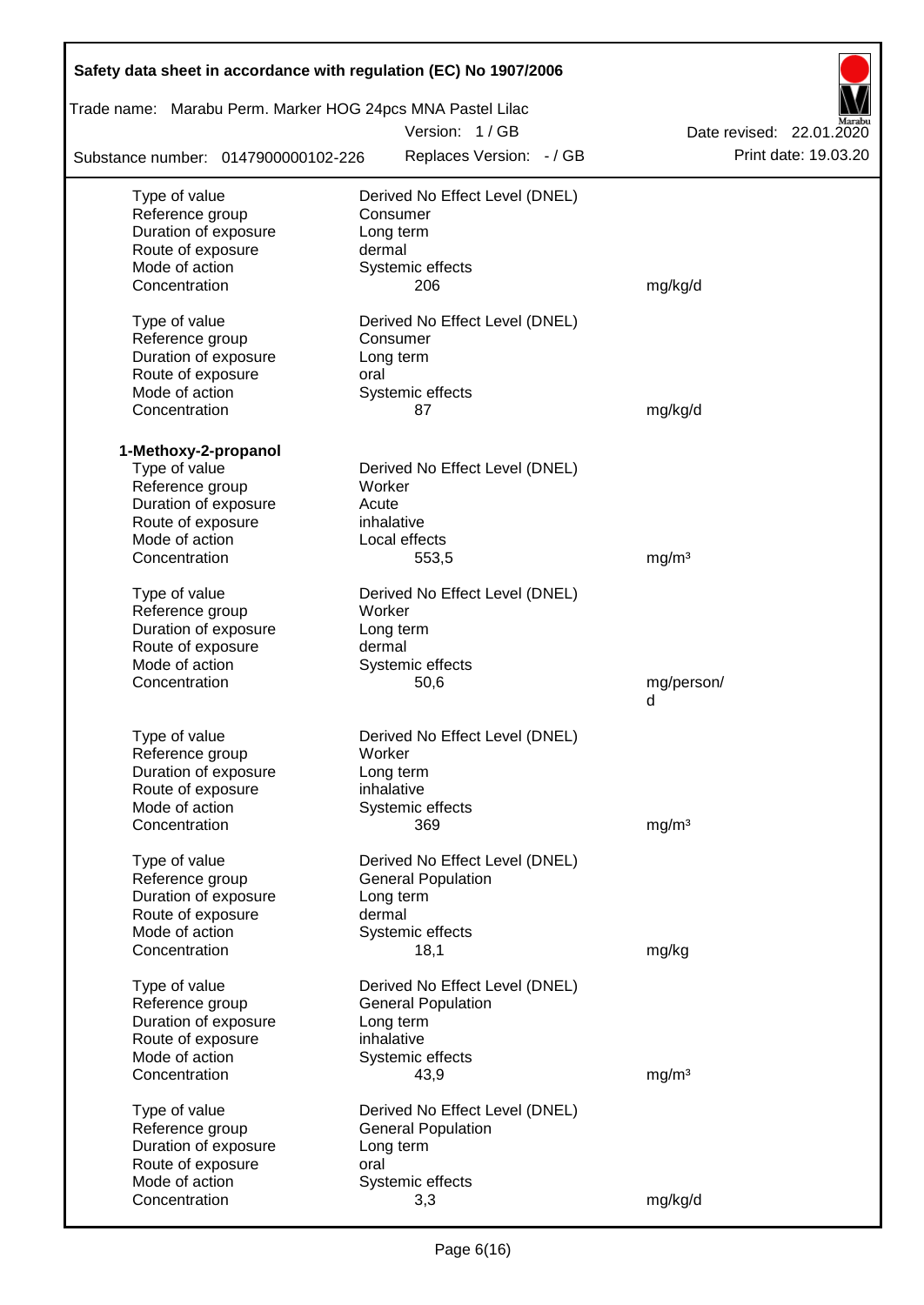# **Safety data sheet in accordance with regulation (EC) No 1907/2006**

Trade name: Marabu Perm. Marker HOG 24pcs MNA Pastel Lilac

Version: 1 / GB

Substance number: 0147900000102-226

Replaces Version: - / GB Print date: 19.03.20 Date revised: 22.01.2020

| <b>Benzyl alcohol</b> |                                |                   |
|-----------------------|--------------------------------|-------------------|
| Type of value         | Derived No Effect Level (DNEL) |                   |
| Reference group       | Worker                         |                   |
| Duration of exposure  | Long term                      |                   |
| Route of exposure     | inhalative                     |                   |
| Mode of action        | Systemic effects               |                   |
| Concentration         | 22                             | mg/m <sup>3</sup> |
|                       |                                |                   |
| Type of value         | Derived No Effect Level (DNEL) |                   |
| Reference group       | Worker                         |                   |
| Duration of exposure  | Short term                     |                   |
| Route of exposure     | inhalative                     |                   |
| Mode of action        | Systemic effects               |                   |
| Concentration         | 110                            | mg/m <sup>3</sup> |
|                       |                                |                   |
| Type of value         | Derived No Effect Level (DNEL) |                   |
| Reference group       | Worker                         |                   |
| Duration of exposure  | Long term                      |                   |
| Route of exposure     | dermal                         |                   |
| Mode of action        | Systemic effects               |                   |
| Concentration         | 8                              | mg/kg/d           |
| Type of value         | Derived No Effect Level (DNEL) |                   |
|                       | Worker                         |                   |
| Reference group       |                                |                   |
| Duration of exposure  | Short term                     |                   |
| Route of exposure     | dermal                         |                   |
| Mode of action        | Systemic effects               |                   |
| Concentration         | 40                             | mg/kg/d           |
| Type of value         | Derived No Effect Level (DNEL) |                   |
| Reference group       | Consumer                       |                   |
| Duration of exposure  | Long term                      |                   |
| Route of exposure     | inhalative                     |                   |
| Mode of action        |                                |                   |
|                       | Systemic effects               |                   |
| Concentration         | 5,4                            | mg/m <sup>3</sup> |
| Type of value         | Derived No Effect Level (DNEL) |                   |
| Reference group       | Consumer                       |                   |
| Duration of exposure  | Short term                     |                   |
| Route of exposure     | inhalative                     |                   |
| Mode of action        | Systemic effects               |                   |
| Concentration         | 27                             | mg/m <sup>3</sup> |
|                       |                                |                   |
| Type of value         | Derived No Effect Level (DNEL) |                   |
| Reference group       | Consumer                       |                   |
| Duration of exposure  | Long term                      |                   |
| Route of exposure     | dermal                         |                   |
| Mode of action        | Systemic effects               |                   |
| Concentration         | 4                              | mg/kg/d           |
| Type of value         | Derived No Effect Level (DNEL) |                   |
|                       | Consumer                       |                   |
| Reference group       |                                |                   |
| Duration of exposure  | Short term                     |                   |
| Route of exposure     | dermal                         |                   |
| Mode of action        | Systemic effects               |                   |
| Concentration         | 20                             | mg/kg/d           |
|                       |                                |                   |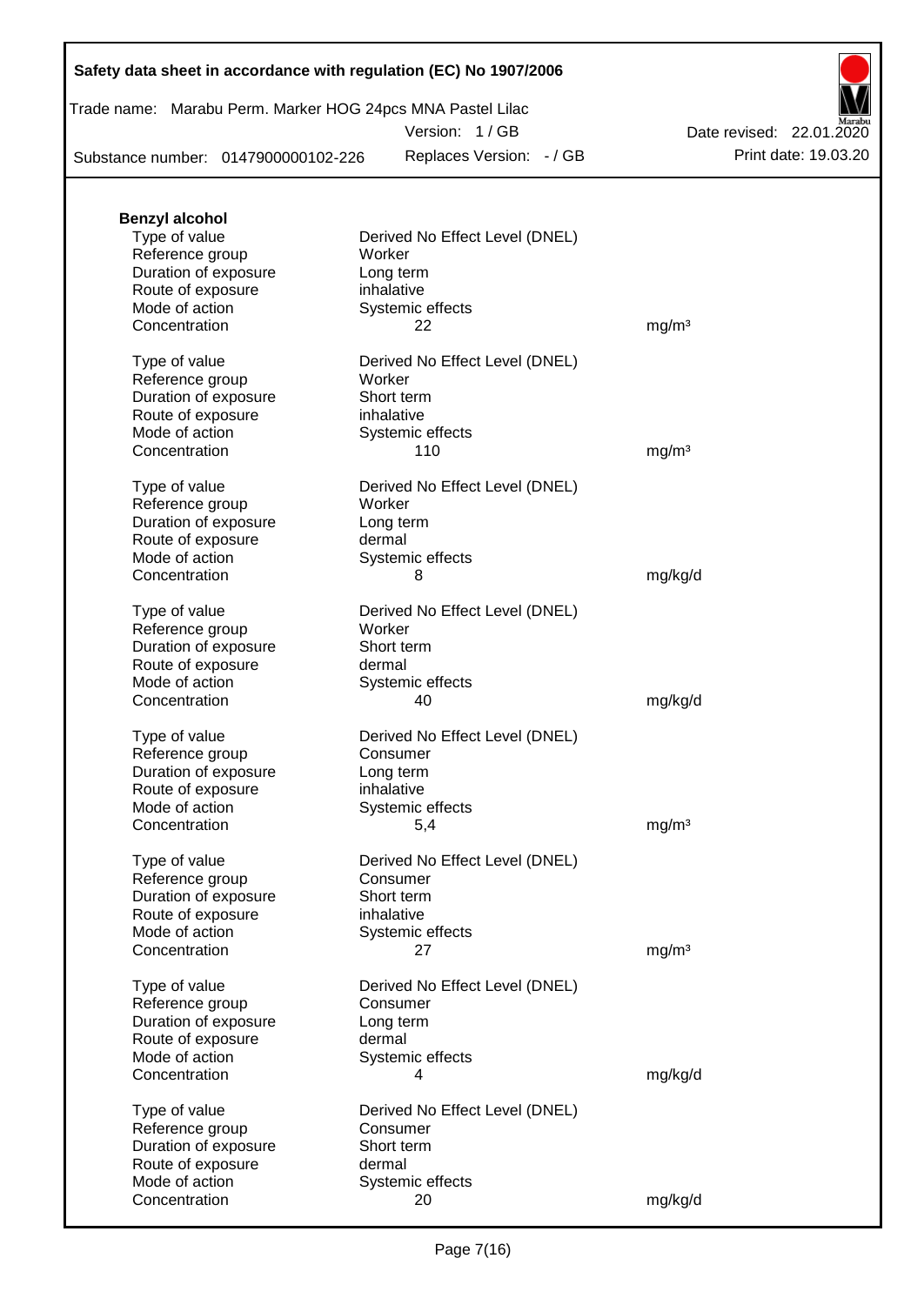| Trade name: Marabu Perm. Marker HOG 24pcs MNA Pastel Lilac |             |                                |                          |
|------------------------------------------------------------|-------------|--------------------------------|--------------------------|
|                                                            |             | Version: 1/GB                  | Date revised: 22.01.2020 |
| Substance number: 0147900000102-226                        |             | Replaces Version: - / GB       | Print date: 19.03.20     |
|                                                            |             |                                |                          |
| Type of value                                              |             | Derived No Effect Level (DNEL) |                          |
| Reference group                                            |             | Consumer                       |                          |
| Duration of exposure                                       |             | Long term                      |                          |
| Route of exposure                                          | oral        |                                |                          |
| Mode of action                                             |             | Systemic effects               |                          |
| Concentration                                              |             | 4                              | mg/kg/d                  |
| Type of value                                              |             | Derived No Effect Level (DNEL) |                          |
| Reference group                                            |             | Consumer                       |                          |
| Duration of exposure                                       |             | Short term                     |                          |
| Route of exposure                                          | oral        |                                |                          |
| Mode of action                                             |             | Systemic effects               |                          |
| Concentration                                              |             | 20                             | mg/kg/d                  |
| <b>Predicted No Effect Concentration (PNEC)</b>            |             |                                |                          |
| <b>Ethanol</b>                                             |             |                                |                          |
| Type of value                                              | <b>PNEC</b> |                                |                          |
| <b>Type</b>                                                |             | Freshwater                     |                          |
| Concentration                                              |             | 0,96                           | mg/l                     |
| Type of value                                              | <b>PNEC</b> |                                |                          |
| <b>Type</b>                                                |             | Saltwater                      |                          |
| Concentration                                              |             | 0,79                           | mg/l                     |
| Type of value                                              | <b>PNEC</b> |                                |                          |
| Type                                                       |             | Water (intermittent release)   |                          |
| Concentration                                              |             | 2,75                           | mg/l                     |
| Type of value                                              | <b>PNEC</b> |                                |                          |
| Type                                                       |             | Sewage treatment plant (STP)   |                          |
| Concentration                                              |             | 580                            | mg/l                     |
| Type of value                                              | <b>PNEC</b> |                                |                          |
| <b>Type</b>                                                |             | Freshwater sediment            |                          |
| Concentration                                              |             | 3,6                            | mg/kg                    |
| Type of value                                              | <b>PNEC</b> |                                |                          |
| <b>Type</b>                                                |             | Marine sediment                |                          |
| Concentration                                              |             | 2,9                            | mg/kg                    |
| Type of value                                              | <b>PNEC</b> |                                |                          |
| <b>Type</b>                                                | Soil        |                                |                          |
| Concentration                                              |             | 0,63                           | mg/kg                    |
|                                                            |             |                                |                          |
| 1-Methoxy-2-propanol<br>Type of value                      | <b>PNEC</b> |                                |                          |
| <b>Type</b>                                                |             | Freshwater                     |                          |
| Concentration                                              |             | 10                             | mg/l                     |
| Type of value                                              | <b>PNEC</b> |                                |                          |
| <b>Type</b>                                                | Water       |                                |                          |
| Concentration                                              |             | 41,6                           | mg/kg                    |
| Type of value                                              | <b>PNEC</b> |                                |                          |
| <b>Type</b>                                                |             | Sediment                       |                          |
| Concentration                                              |             | 41,6                           | mg/kg                    |

Г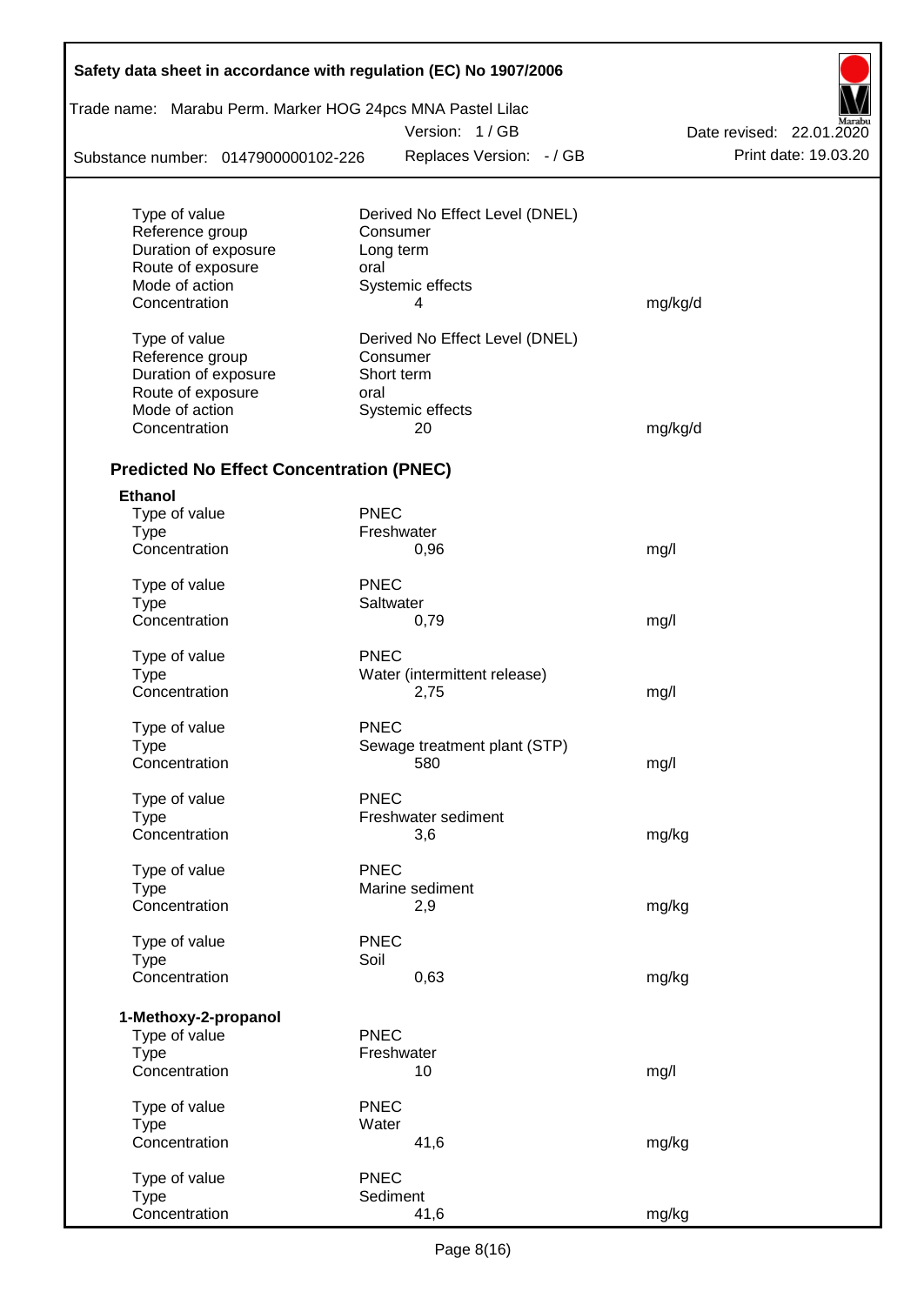| Substance number: 0147900000102-226 | Trade name: Marabu Perm. Marker HOG 24pcs MNA Pastel Lilac<br>Version: 1/GB<br>Replaces Version: - / GB | Date revised: 22.01.2020<br>Print date: 19.03.20 |
|-------------------------------------|---------------------------------------------------------------------------------------------------------|--------------------------------------------------|
| Type of value                       | <b>PNEC</b>                                                                                             |                                                  |
| <b>Type</b>                         | Marine sediment                                                                                         |                                                  |
| Concentration                       | 4,17                                                                                                    | mg/kg                                            |
| Type of value                       | <b>PNEC</b>                                                                                             |                                                  |
| <b>Type</b>                         | Soil                                                                                                    |                                                  |
| Concentration                       | 2,47                                                                                                    | mg/kg                                            |
| Type of value                       | <b>PNEC</b>                                                                                             |                                                  |
| <b>Type</b>                         | Sewage treatment plant (STP)                                                                            |                                                  |
| Concentration                       | 100                                                                                                     | mg/l                                             |
| <b>Benzyl alcohol</b>               |                                                                                                         |                                                  |
| Type of value                       | <b>PNEC</b>                                                                                             |                                                  |
| <b>Type</b>                         | Freshwater                                                                                              |                                                  |
| Concentration                       | 1                                                                                                       | mg/l                                             |
| Type of value                       | <b>PNEC</b>                                                                                             |                                                  |
| Type                                | Saltwater                                                                                               |                                                  |
| Concentration                       | 0,1                                                                                                     | mg/l                                             |
| Type of value                       | <b>PNEC</b>                                                                                             |                                                  |
| <b>Type</b>                         | Water (intermittent release)                                                                            |                                                  |
| Concentration                       | 2,3                                                                                                     | mg/l                                             |
| Type of value                       | <b>PNEC</b>                                                                                             |                                                  |
| <b>Type</b>                         | Sewage treatment plant (STP)                                                                            |                                                  |
| Concentration                       | 39                                                                                                      | mg/l                                             |
| Type of value                       | <b>PNEC</b>                                                                                             |                                                  |
| Type                                | Freshwater sediment                                                                                     |                                                  |
| Concentration                       | 5,27                                                                                                    | mg/kg                                            |
| Type of value                       | <b>PNEC</b>                                                                                             |                                                  |
| <b>Type</b>                         | Marine sediment                                                                                         |                                                  |
| Concentration                       | 0,527                                                                                                   | mg/kg                                            |
| Type of value                       | <b>PNEC</b>                                                                                             |                                                  |
| <b>Type</b>                         | Soil                                                                                                    |                                                  |
| Concentration                       | 0,456                                                                                                   | mg/kg                                            |

# **8.2. Exposure controls**

#### **Exposure controls**

Provide adequate ventilation. Where reasonably practicable this should be achieved by the use of local exhaust ventilation and good general extraction. If these are not sufficient to maintain concentrations of particulates and solvent vapour below the OEL, suitable respiratory protection must be worn.

#### **Respiratory protection**

If workers are exposed to concentrations above the exposure limit they must use appropriate, certified respirators. Full mask, filter A

# **Hand protection**

There is no one glove material or combination of materials that will give unlimited resistance to any individual or combination of chemicals.

For prolonged or repeated handling nitrile rubber gloves with textile undergloves are required. Material thickness  $\rightarrow$  0.5 mm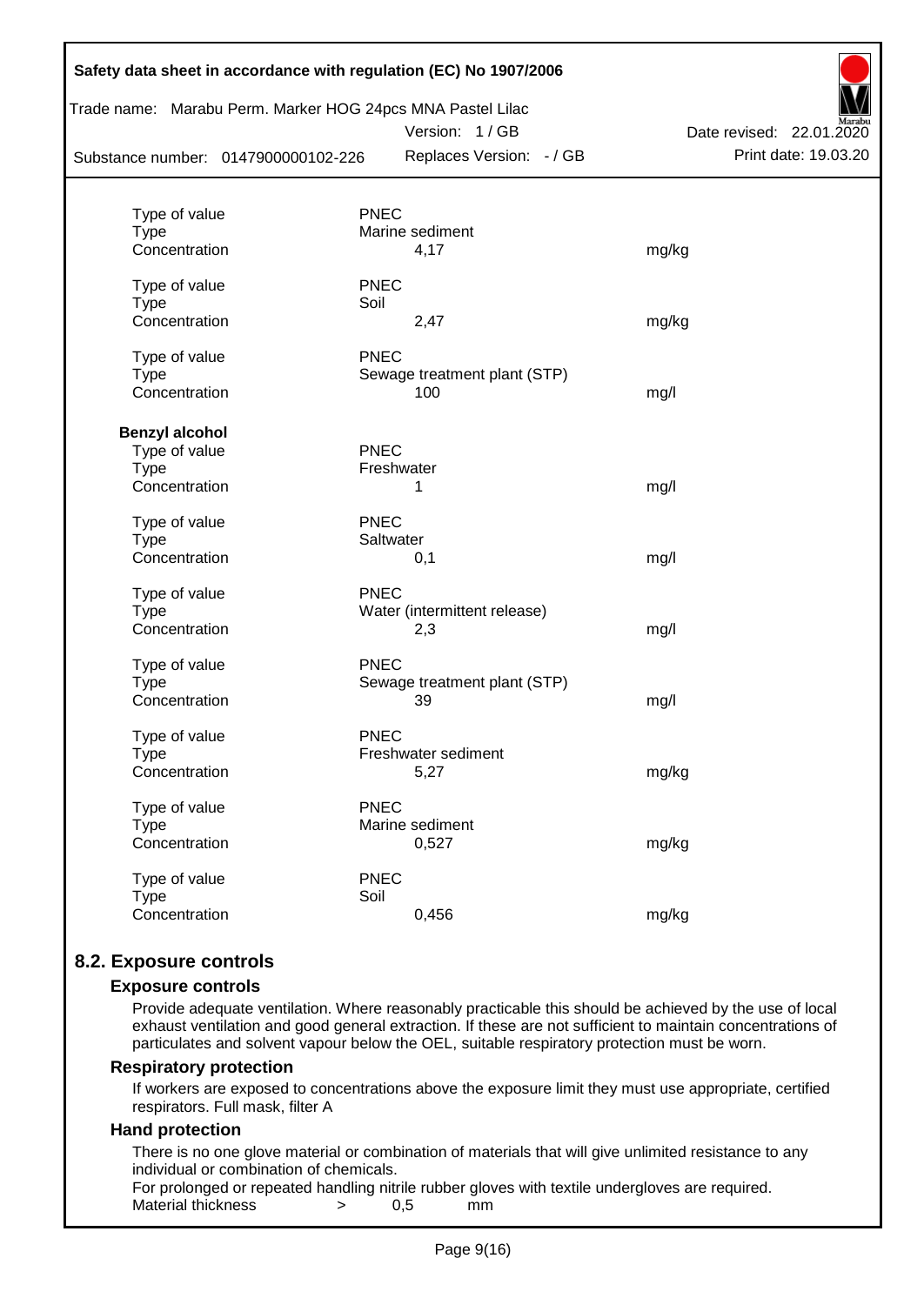| Safety data sheet in accordance with regulation (EC) No 1907/2006                                                                                                                                                                                                                                                                                                                            |                                                 |     |     |                                                                                                                                                                                                                                                                                                                    |
|----------------------------------------------------------------------------------------------------------------------------------------------------------------------------------------------------------------------------------------------------------------------------------------------------------------------------------------------------------------------------------------------|-------------------------------------------------|-----|-----|--------------------------------------------------------------------------------------------------------------------------------------------------------------------------------------------------------------------------------------------------------------------------------------------------------------------|
| Trade name: Marabu Perm. Marker HOG 24pcs MNA Pastel Lilac                                                                                                                                                                                                                                                                                                                                   |                                                 |     |     |                                                                                                                                                                                                                                                                                                                    |
|                                                                                                                                                                                                                                                                                                                                                                                              | Version: 1/GB                                   |     |     | Date revised: 22.01.2020                                                                                                                                                                                                                                                                                           |
| Substance number: 0147900000102-226                                                                                                                                                                                                                                                                                                                                                          | Replaces Version: - / GB                        |     |     | Print date: 19.03.20                                                                                                                                                                                                                                                                                               |
| Breakthrough time<br>$\,<\,$<br>The breakthrough time must be greater than the end use time of the product.<br>replacement must be followed.<br>Gloves should be replaced regularly and if there is any sign of damage to the glove material.<br>Always ensure that gloves are free from defects and that they are stored and used correctly.<br>maintenance.<br>once exposure has occurred. | 30                                              | min |     | The instructions and information provided by the glove manufacturer on use, storage, maintenance and<br>The performance or effectiveness of the glove may be reduced by physical/ chemical damage and poor<br>Barrier creams may help to protect the exposed areas of the skin, they should however not be applied |
| Eye protection                                                                                                                                                                                                                                                                                                                                                                               |                                                 |     |     |                                                                                                                                                                                                                                                                                                                    |
| Use safety eyewear designed to protect against splash of liquids.                                                                                                                                                                                                                                                                                                                            |                                                 |     |     |                                                                                                                                                                                                                                                                                                                    |
| <b>Body protection</b>                                                                                                                                                                                                                                                                                                                                                                       |                                                 |     |     |                                                                                                                                                                                                                                                                                                                    |
| Cotton or cotton/synthetic overalls or coveralls are normally suitable.                                                                                                                                                                                                                                                                                                                      |                                                 |     |     |                                                                                                                                                                                                                                                                                                                    |
|                                                                                                                                                                                                                                                                                                                                                                                              |                                                 |     |     |                                                                                                                                                                                                                                                                                                                    |
| <b>SECTION 9: Physical and chemical properties</b>                                                                                                                                                                                                                                                                                                                                           |                                                 |     |     |                                                                                                                                                                                                                                                                                                                    |
| 9.1. Information on basic physical and chemical properties                                                                                                                                                                                                                                                                                                                                   |                                                 |     |     |                                                                                                                                                                                                                                                                                                                    |
| <b>Form</b>                                                                                                                                                                                                                                                                                                                                                                                  | liquid                                          |     |     |                                                                                                                                                                                                                                                                                                                    |
| <b>Colour</b>                                                                                                                                                                                                                                                                                                                                                                                | coloured                                        |     |     |                                                                                                                                                                                                                                                                                                                    |
| <b>Odour</b>                                                                                                                                                                                                                                                                                                                                                                                 | mild, alcoholic                                 |     |     |                                                                                                                                                                                                                                                                                                                    |
| <b>Odour threshold</b>                                                                                                                                                                                                                                                                                                                                                                       |                                                 |     |     |                                                                                                                                                                                                                                                                                                                    |
| Remarks                                                                                                                                                                                                                                                                                                                                                                                      | No data available                               |     |     |                                                                                                                                                                                                                                                                                                                    |
| pH value                                                                                                                                                                                                                                                                                                                                                                                     |                                                 |     |     |                                                                                                                                                                                                                                                                                                                    |
| Value                                                                                                                                                                                                                                                                                                                                                                                        | 5,5                                             | to  | 7,5 |                                                                                                                                                                                                                                                                                                                    |
| <b>Melting point</b><br>Remarks                                                                                                                                                                                                                                                                                                                                                              | not determined                                  |     |     |                                                                                                                                                                                                                                                                                                                    |
| <b>Freezing point</b>                                                                                                                                                                                                                                                                                                                                                                        |                                                 |     |     |                                                                                                                                                                                                                                                                                                                    |
| Remarks                                                                                                                                                                                                                                                                                                                                                                                      | not determined                                  |     |     |                                                                                                                                                                                                                                                                                                                    |
| Initial boiling point and boiling range                                                                                                                                                                                                                                                                                                                                                      |                                                 |     |     |                                                                                                                                                                                                                                                                                                                    |
| Value                                                                                                                                                                                                                                                                                                                                                                                        | 80                                              | to  | 90  | $^{\circ}C$                                                                                                                                                                                                                                                                                                        |
| <b>Flash point</b>                                                                                                                                                                                                                                                                                                                                                                           |                                                 |     |     |                                                                                                                                                                                                                                                                                                                    |
| Value                                                                                                                                                                                                                                                                                                                                                                                        | 35                                              |     |     | °C                                                                                                                                                                                                                                                                                                                 |
| Method                                                                                                                                                                                                                                                                                                                                                                                       | ASTM D 6450 (CCCFP)                             |     |     |                                                                                                                                                                                                                                                                                                                    |
| Evaporation rate (ether $= 1$ ) :                                                                                                                                                                                                                                                                                                                                                            |                                                 |     |     |                                                                                                                                                                                                                                                                                                                    |
| Remarks                                                                                                                                                                                                                                                                                                                                                                                      | not determined                                  |     |     |                                                                                                                                                                                                                                                                                                                    |
| <b>Flammability (solid, gas)</b><br>Not applicable                                                                                                                                                                                                                                                                                                                                           |                                                 |     |     |                                                                                                                                                                                                                                                                                                                    |
| Upper/lower flammability or explosive limits                                                                                                                                                                                                                                                                                                                                                 |                                                 |     |     |                                                                                                                                                                                                                                                                                                                    |
| Lower explosion limit<br>Upper explosion limit<br>Source                                                                                                                                                                                                                                                                                                                                     | 1,5<br>appr.<br>15<br>appr.<br>Literature value |     |     | %(V)<br>$%$ (V)                                                                                                                                                                                                                                                                                                    |
| <b>Vapour density</b>                                                                                                                                                                                                                                                                                                                                                                        |                                                 |     |     |                                                                                                                                                                                                                                                                                                                    |
| Remarks                                                                                                                                                                                                                                                                                                                                                                                      | not determined                                  |     |     |                                                                                                                                                                                                                                                                                                                    |
| <b>Density</b>                                                                                                                                                                                                                                                                                                                                                                               |                                                 |     |     |                                                                                                                                                                                                                                                                                                                    |
| Remarks                                                                                                                                                                                                                                                                                                                                                                                      | not determined                                  |     |     |                                                                                                                                                                                                                                                                                                                    |
| Solubility in water                                                                                                                                                                                                                                                                                                                                                                          |                                                 |     |     |                                                                                                                                                                                                                                                                                                                    |
| Remarks                                                                                                                                                                                                                                                                                                                                                                                      | partially miscible                              |     |     |                                                                                                                                                                                                                                                                                                                    |
| <b>Partition coefficient: n-octanol/water</b>                                                                                                                                                                                                                                                                                                                                                |                                                 |     |     |                                                                                                                                                                                                                                                                                                                    |
|                                                                                                                                                                                                                                                                                                                                                                                              |                                                 |     |     |                                                                                                                                                                                                                                                                                                                    |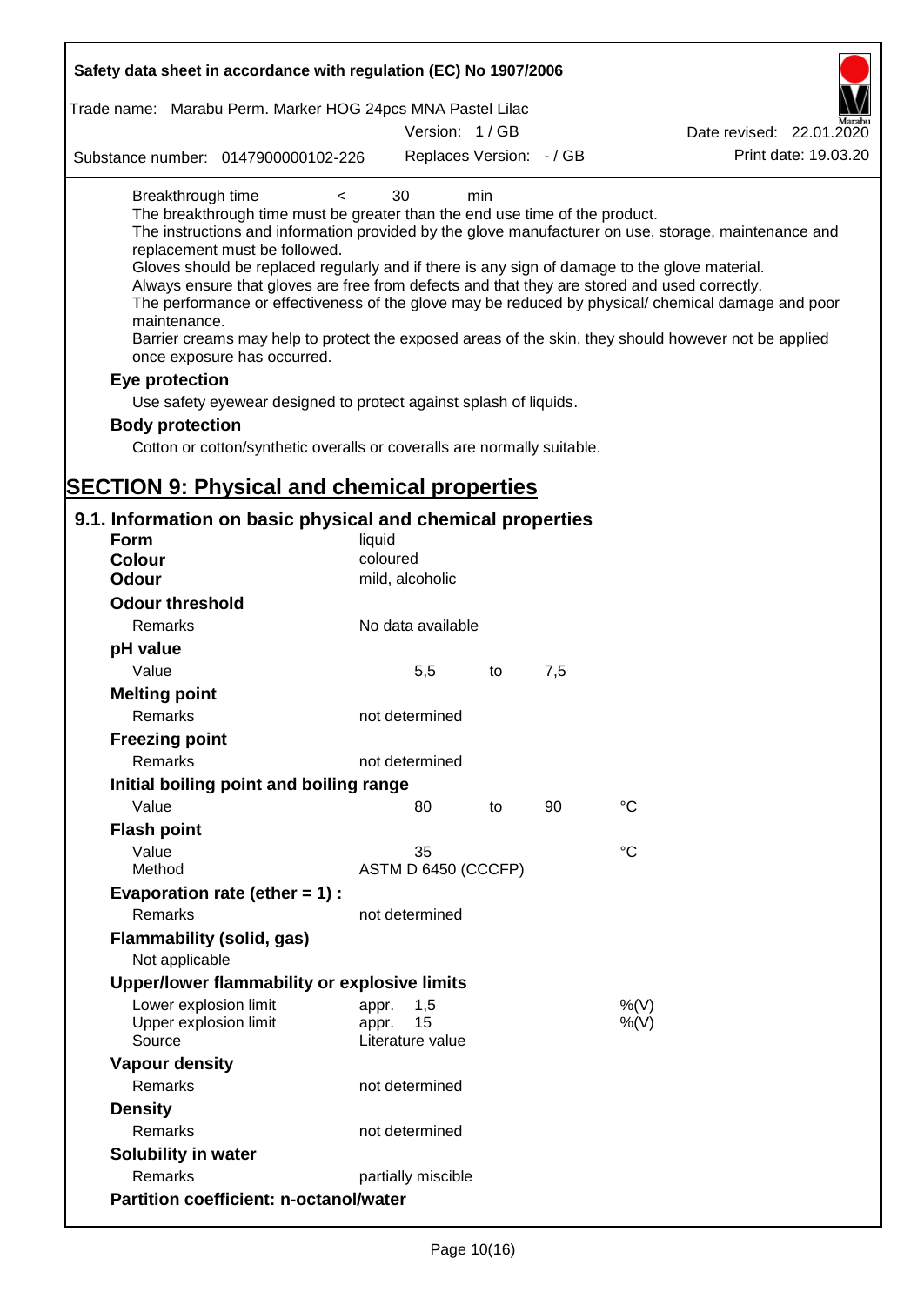| Safety data sheet in accordance with regulation (EC) No 1907/2006                                                                                                     |                                                                                 |                                                           |    |   |                                                                                                        |  |  |  |
|-----------------------------------------------------------------------------------------------------------------------------------------------------------------------|---------------------------------------------------------------------------------|-----------------------------------------------------------|----|---|--------------------------------------------------------------------------------------------------------|--|--|--|
| Trade name: Marabu Perm. Marker HOG 24pcs MNA Pastel Lilac                                                                                                            |                                                                                 | Version: 1/GB                                             |    |   | Date revised: 22.01.2020                                                                               |  |  |  |
| Substance number: 0147900000102-226                                                                                                                                   |                                                                                 | Replaces Version: - / GB                                  |    |   | Print date: 19.03.20                                                                                   |  |  |  |
| Remarks                                                                                                                                                               |                                                                                 | Not applicable                                            |    |   |                                                                                                        |  |  |  |
| Ignition temperature                                                                                                                                                  |                                                                                 |                                                           |    |   |                                                                                                        |  |  |  |
| Value                                                                                                                                                                 |                                                                                 | 287<br>appr.                                              |    |   | $^{\circ}C$                                                                                            |  |  |  |
| Source                                                                                                                                                                |                                                                                 | Literature value                                          |    |   |                                                                                                        |  |  |  |
| <b>Viscosity</b>                                                                                                                                                      |                                                                                 |                                                           |    |   |                                                                                                        |  |  |  |
| Value                                                                                                                                                                 |                                                                                 | 3                                                         | to | 6 | mPa.s                                                                                                  |  |  |  |
| <b>Efflux time</b>                                                                                                                                                    |                                                                                 |                                                           |    |   |                                                                                                        |  |  |  |
| Remarks                                                                                                                                                               |                                                                                 | not determined                                            |    |   |                                                                                                        |  |  |  |
| <b>Explosive properties</b>                                                                                                                                           |                                                                                 |                                                           |    |   |                                                                                                        |  |  |  |
| evaluation                                                                                                                                                            | no                                                                              |                                                           |    |   |                                                                                                        |  |  |  |
| <b>Oxidising properties</b>                                                                                                                                           |                                                                                 |                                                           |    |   |                                                                                                        |  |  |  |
| evaluation                                                                                                                                                            |                                                                                 | None known                                                |    |   |                                                                                                        |  |  |  |
| 9.2. Other information                                                                                                                                                |                                                                                 |                                                           |    |   |                                                                                                        |  |  |  |
| <b>Other information</b>                                                                                                                                              |                                                                                 |                                                           |    |   |                                                                                                        |  |  |  |
|                                                                                                                                                                       |                                                                                 |                                                           |    |   | The physical specifications are approximate values and refer to the used safety relevant component(s). |  |  |  |
|                                                                                                                                                                       |                                                                                 |                                                           |    |   |                                                                                                        |  |  |  |
| <b>SECTION 10: Stability and reactivity</b>                                                                                                                           |                                                                                 |                                                           |    |   |                                                                                                        |  |  |  |
| 10.1. Reactivity<br>No hazardous reactions when stored and handled according to prescribed instructions.                                                              |                                                                                 |                                                           |    |   |                                                                                                        |  |  |  |
| 10.2. Chemical stability<br>Stable under recommended storage and handling conditions (see section 7).                                                                 |                                                                                 |                                                           |    |   |                                                                                                        |  |  |  |
| 10.3. Possibility of hazardous reactions<br>Keep away from oxidising agents, strongly alkaline and strongly acid materials in order to avoid<br>exothermic reactions. |                                                                                 |                                                           |    |   |                                                                                                        |  |  |  |
| 10.4. Conditions to avoid                                                                                                                                             | When exposed to high temperatures may produce hazardous decomposition products. |                                                           |    |   |                                                                                                        |  |  |  |
| 10.5. Incompatible materials<br>No hazardous reactions when stored and handled according to prescribed instructions.                                                  |                                                                                 |                                                           |    |   |                                                                                                        |  |  |  |
| 10.6. Hazardous decomposition products                                                                                                                                |                                                                                 |                                                           |    |   |                                                                                                        |  |  |  |
|                                                                                                                                                                       |                                                                                 |                                                           |    |   | See chapter 5.2 (Firefighting measures - Special hazards arising from the substance or mixture).       |  |  |  |
| <b>SECTION 11: Toxicological information</b>                                                                                                                          |                                                                                 |                                                           |    |   |                                                                                                        |  |  |  |
|                                                                                                                                                                       |                                                                                 |                                                           |    |   |                                                                                                        |  |  |  |
| 11.1. Information on toxicological effects                                                                                                                            |                                                                                 |                                                           |    |   |                                                                                                        |  |  |  |
| <b>Acute oral toxicity</b>                                                                                                                                            |                                                                                 |                                                           |    |   |                                                                                                        |  |  |  |
| <b>ATE</b><br>Method                                                                                                                                                  | $\geq$                                                                          | 2.000<br>calculated value (Regulation (EC) No. 1272/2008) |    |   | mg/kg                                                                                                  |  |  |  |
|                                                                                                                                                                       |                                                                                 |                                                           |    |   |                                                                                                        |  |  |  |
| <b>Acute oral toxicity (Components)</b>                                                                                                                               |                                                                                 |                                                           |    |   |                                                                                                        |  |  |  |
| 1-Methoxy-2-propanol                                                                                                                                                  |                                                                                 |                                                           |    |   |                                                                                                        |  |  |  |
| <b>Species</b><br>LD50                                                                                                                                                | rat                                                                             | 5200                                                      |    |   | mg/kg                                                                                                  |  |  |  |
| <b>Benzyl alcohol</b>                                                                                                                                                 |                                                                                 |                                                           |    |   |                                                                                                        |  |  |  |
| Species                                                                                                                                                               | rat                                                                             |                                                           |    |   |                                                                                                        |  |  |  |
| LD50                                                                                                                                                                  |                                                                                 | 1620                                                      |    |   | mg/kg                                                                                                  |  |  |  |
| <b>Acute dermal toxicity</b>                                                                                                                                          |                                                                                 |                                                           |    |   |                                                                                                        |  |  |  |
| Remarks                                                                                                                                                               | Based on available data, the classification criteria are not met.               |                                                           |    |   |                                                                                                        |  |  |  |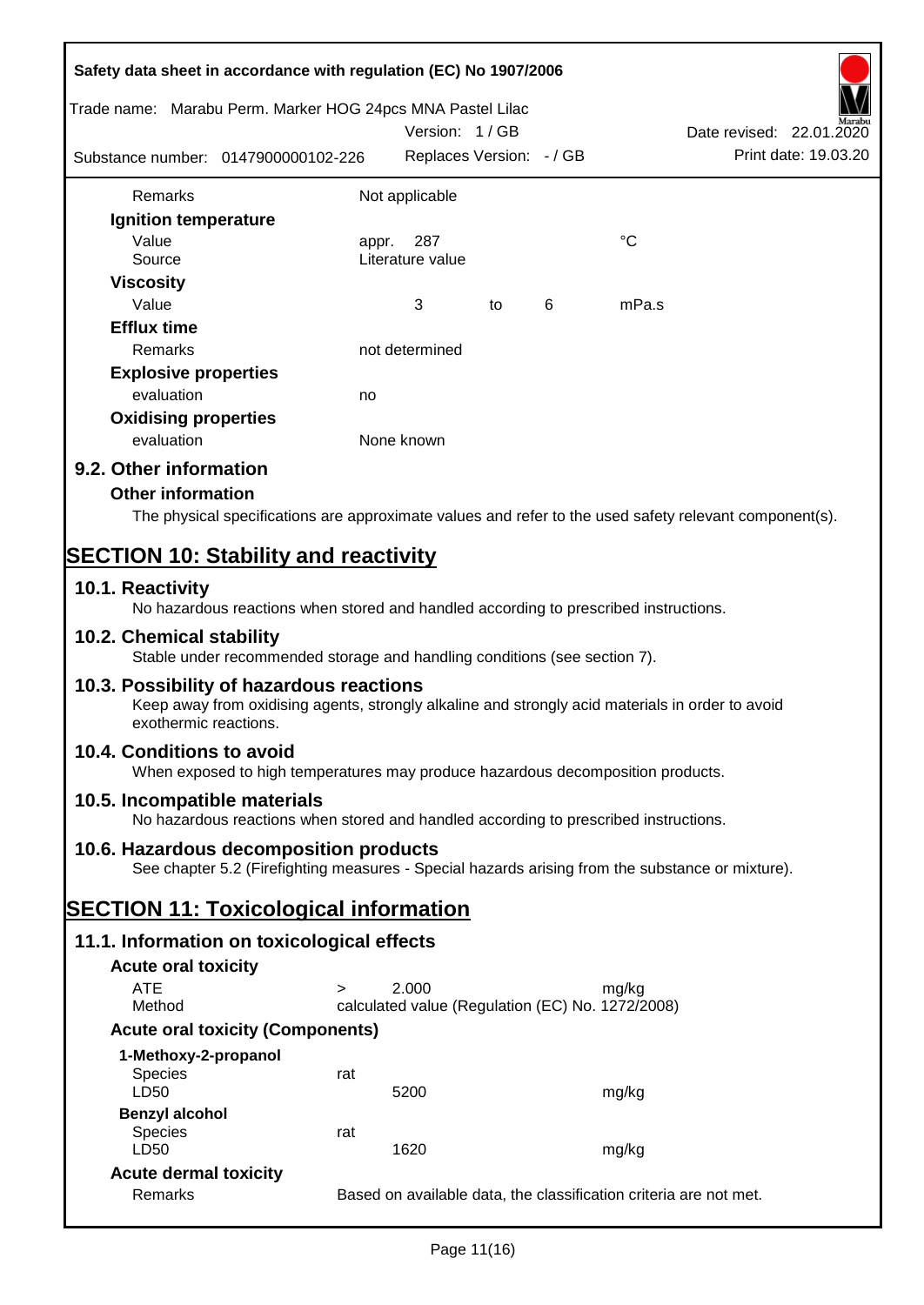| Trade name: Marabu Perm. Marker HOG 24pcs MNA Pastel Lilac<br>Substance number: 0147900000102-226                                                                                                          |                       |            | Version: 1/GB<br>Replaces Version: - / GB |                                                                   | Date revised: 22.01.2020<br>Print date: 19.03.20                                                      |
|------------------------------------------------------------------------------------------------------------------------------------------------------------------------------------------------------------|-----------------------|------------|-------------------------------------------|-------------------------------------------------------------------|-------------------------------------------------------------------------------------------------------|
| <b>Acute dermal toxicity (Components)</b>                                                                                                                                                                  |                       |            |                                           |                                                                   |                                                                                                       |
| 1-Methoxy-2-propanol                                                                                                                                                                                       |                       |            |                                           |                                                                   |                                                                                                       |
| <b>Species</b>                                                                                                                                                                                             | rabbit                |            |                                           |                                                                   |                                                                                                       |
| LD50                                                                                                                                                                                                       |                       | 14000      |                                           | mg/kg                                                             |                                                                                                       |
| <b>Acute inhalational toxicity</b>                                                                                                                                                                         |                       |            |                                           |                                                                   |                                                                                                       |
| <b>ATE</b>                                                                                                                                                                                                 | $\geq$                | 20         |                                           | mg/l                                                              |                                                                                                       |
| Administration/Form                                                                                                                                                                                        | Vapors                |            |                                           |                                                                   |                                                                                                       |
| Method                                                                                                                                                                                                     |                       |            |                                           | calculated value (Regulation (EC) No. 1272/2008)                  |                                                                                                       |
| Remarks                                                                                                                                                                                                    |                       |            |                                           | Based on available data, the classification criteria are not met. |                                                                                                       |
| <b>Acute inhalative toxicity (Components)</b>                                                                                                                                                              |                       |            |                                           |                                                                   |                                                                                                       |
| <b>Benzyl alcohol</b>                                                                                                                                                                                      |                       |            |                                           |                                                                   |                                                                                                       |
| Species                                                                                                                                                                                                    | rat                   |            |                                           |                                                                   |                                                                                                       |
| LD <sub>0</sub>                                                                                                                                                                                            |                       | 4,178<br>4 | h                                         | mg/l                                                              |                                                                                                       |
| Duration of exposure<br>Administration/Form                                                                                                                                                                | Dust/Mist             |            |                                           |                                                                   |                                                                                                       |
| Method                                                                                                                                                                                                     | OECD 403              |            |                                           |                                                                   |                                                                                                       |
| <b>Benzyl alcohol</b>                                                                                                                                                                                      |                       |            |                                           |                                                                   |                                                                                                       |
| Species                                                                                                                                                                                                    | rat                   |            |                                           |                                                                   |                                                                                                       |
| LD50                                                                                                                                                                                                       | $\geq$                | 5          |                                           | mg/l                                                              |                                                                                                       |
| Duration of exposure                                                                                                                                                                                       |                       | 4          | h                                         |                                                                   |                                                                                                       |
| Administration/Form<br>Method                                                                                                                                                                              | Dust/Mist<br>OECD 403 |            |                                           |                                                                   |                                                                                                       |
| <b>Skin corrosion/irritation</b>                                                                                                                                                                           |                       |            |                                           |                                                                   |                                                                                                       |
| Remarks                                                                                                                                                                                                    |                       |            |                                           | Based on available data, the classification criteria are not met. |                                                                                                       |
|                                                                                                                                                                                                            |                       |            |                                           |                                                                   |                                                                                                       |
| Serious eye damage/irritation<br>evaluation                                                                                                                                                                | irritant              |            |                                           |                                                                   |                                                                                                       |
| Remarks                                                                                                                                                                                                    |                       |            | The classification criteria are met.      |                                                                   |                                                                                                       |
| <b>Sensitization</b>                                                                                                                                                                                       |                       |            |                                           |                                                                   |                                                                                                       |
| Remarks                                                                                                                                                                                                    |                       |            |                                           | Based on available data, the classification criteria are not met. |                                                                                                       |
|                                                                                                                                                                                                            |                       |            |                                           |                                                                   |                                                                                                       |
| <b>Mutagenicity</b><br>Remarks                                                                                                                                                                             |                       |            |                                           |                                                                   |                                                                                                       |
|                                                                                                                                                                                                            |                       |            |                                           | Based on available data, the classification criteria are not met. |                                                                                                       |
| <b>Reproductive toxicity</b>                                                                                                                                                                               |                       |            |                                           |                                                                   |                                                                                                       |
| Remarks                                                                                                                                                                                                    |                       |            |                                           | Based on available data, the classification criteria are not met. |                                                                                                       |
| Carcinogenicity                                                                                                                                                                                            |                       |            |                                           |                                                                   |                                                                                                       |
| Remarks                                                                                                                                                                                                    |                       |            |                                           | Based on available data, the classification criteria are not met. |                                                                                                       |
| <b>Specific Target Organ Toxicity (STOT)</b>                                                                                                                                                               |                       |            |                                           |                                                                   |                                                                                                       |
| <b>Single exposure</b>                                                                                                                                                                                     |                       |            |                                           |                                                                   |                                                                                                       |
| Remarks                                                                                                                                                                                                    |                       |            | The classification criteria are met.      |                                                                   |                                                                                                       |
| evaluation                                                                                                                                                                                                 |                       |            | May cause drowsiness or dizziness.        |                                                                   |                                                                                                       |
| <b>Repeated exposure</b><br>Remarks                                                                                                                                                                        |                       |            |                                           | Based on available data, the classification criteria are not met. |                                                                                                       |
| <b>Aspiration hazard</b>                                                                                                                                                                                   |                       |            |                                           |                                                                   |                                                                                                       |
| Based on available data, the classification criteria are not met.                                                                                                                                          |                       |            |                                           |                                                                   |                                                                                                       |
| <b>Experience in practice</b>                                                                                                                                                                              |                       |            |                                           |                                                                   |                                                                                                       |
| Exposure to component solvents vapours concentration in excess of the stated occupational exposure<br>limit may result in adverse health effects such as mucous membrane and respiratory system irritation |                       |            |                                           |                                                                   | and adverse effects on kidney, liver and central nervous system. Symptoms and signs include headache, |

dizziness, fatigue, muscular weakness, drowsiness and in extreme cases, loss of consciousness. Solvents may cause some of the above effects by absorption through the skin. Repeated or prolonged contact with the mixture may cause removal of natural fat from the skin resulting in non-allergic contact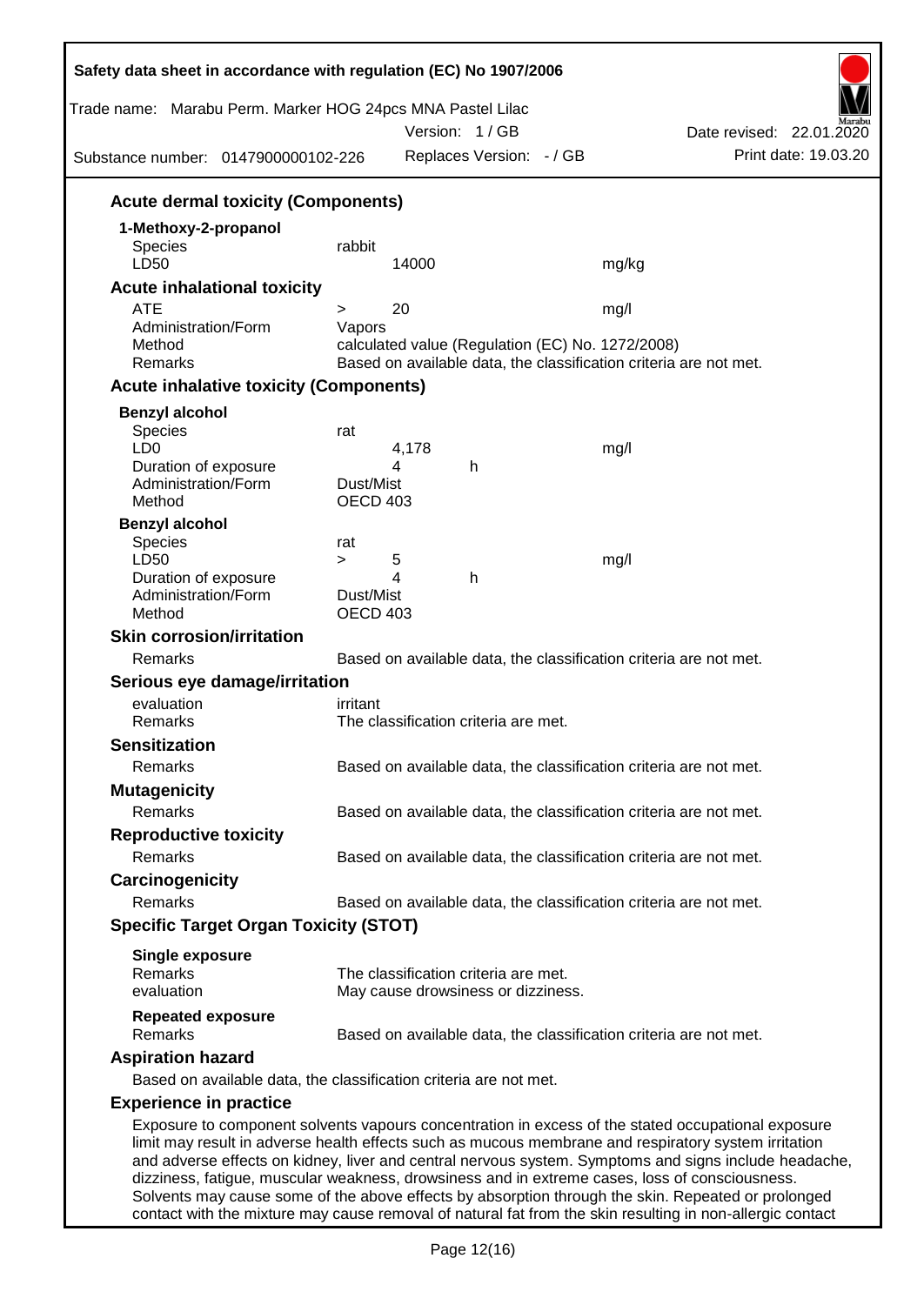|                               |                          | Safety data sheet in accordance with regulation (EC) No 1907/2006                                                     |                                                                         |                              |                              |                                                                                                   |                                                                                                                                                                                                                                                                                                                  |
|-------------------------------|--------------------------|-----------------------------------------------------------------------------------------------------------------------|-------------------------------------------------------------------------|------------------------------|------------------------------|---------------------------------------------------------------------------------------------------|------------------------------------------------------------------------------------------------------------------------------------------------------------------------------------------------------------------------------------------------------------------------------------------------------------------|
|                               |                          | Trade name: Marabu Perm. Marker HOG 24pcs MNA Pastel Lilac                                                            |                                                                         |                              |                              |                                                                                                   |                                                                                                                                                                                                                                                                                                                  |
|                               |                          |                                                                                                                       |                                                                         |                              | Version: 1/GB                |                                                                                                   | Date revised: 22.01.2020                                                                                                                                                                                                                                                                                         |
|                               |                          | Substance number: 0147900000102-226                                                                                   |                                                                         |                              | Replaces Version: - / GB     |                                                                                                   | Print date: 19.03.20                                                                                                                                                                                                                                                                                             |
|                               |                          |                                                                                                                       |                                                                         |                              |                              | long-term exposure by oral, inhalation and dermal routes of exposure and eye contact.             | dermatitis and absorption through the skin. The liquid splashed in the eyes may cause irritation and<br>reversible damage. Ingestion may cause nausea, diarrhoea and vomiting. This takes into account, where<br>known, delayed and immediate effects and also chronic effects of components from short-term and |
|                               | <b>Other information</b> |                                                                                                                       |                                                                         |                              |                              |                                                                                                   |                                                                                                                                                                                                                                                                                                                  |
|                               |                          | There are no data available on the mixture itself.<br>1272/2008 and classified for toxicological hazards accordingly. |                                                                         |                              |                              |                                                                                                   | The mixture has been assessed following the additivity method of the CLP Regulation (EC) No                                                                                                                                                                                                                      |
| 12.1. Toxicity                |                          | <b>SECTION 12: Ecological information</b>                                                                             |                                                                         |                              |                              |                                                                                                   |                                                                                                                                                                                                                                                                                                                  |
|                               |                          | <b>General information</b>                                                                                            |                                                                         |                              |                              |                                                                                                   |                                                                                                                                                                                                                                                                                                                  |
|                               |                          |                                                                                                                       |                                                                         |                              |                              | and is classified for eco-toxicological properties accordingly. See Sections 2 and 3 for details. | There are no data available on the mixture itself. Do not allow to enter drains or water courses. The<br>mixture has been assessed following the summation method of the CLP Regulation (EC) No 1272/2008                                                                                                        |
|                               |                          | <b>Fish toxicity (Components)</b>                                                                                     |                                                                         |                              |                              |                                                                                                   |                                                                                                                                                                                                                                                                                                                  |
|                               |                          | 1-Methoxy-2-propanol                                                                                                  |                                                                         |                              |                              |                                                                                                   |                                                                                                                                                                                                                                                                                                                  |
| <b>Species</b>                |                          |                                                                                                                       |                                                                         |                              | golden orfe (Leuciscus idus) |                                                                                                   |                                                                                                                                                                                                                                                                                                                  |
| LC <sub>0</sub>               |                          |                                                                                                                       | $\geq$                                                                  | 4600                         |                              | mg/l                                                                                              |                                                                                                                                                                                                                                                                                                                  |
|                               |                          | Duration of exposure                                                                                                  |                                                                         | 96                           | h                            |                                                                                                   |                                                                                                                                                                                                                                                                                                                  |
|                               |                          | <b>Daphnia toxicity (Components)</b>                                                                                  |                                                                         |                              |                              |                                                                                                   |                                                                                                                                                                                                                                                                                                                  |
| <b>Species</b><br><b>EC50</b> |                          | 1-Methoxy-2-propanol<br>Duration of exposure                                                                          |                                                                         | Daphnia magna<br>23300<br>48 | h                            | mg/l                                                                                              |                                                                                                                                                                                                                                                                                                                  |
|                               |                          | <b>Algae toxicity (Components)</b>                                                                                    |                                                                         |                              |                              |                                                                                                   |                                                                                                                                                                                                                                                                                                                  |
|                               |                          |                                                                                                                       |                                                                         |                              |                              |                                                                                                   |                                                                                                                                                                                                                                                                                                                  |
| Species                       |                          | 1-Methoxy-2-propanol                                                                                                  |                                                                         | Desmodesmus                  |                              |                                                                                                   |                                                                                                                                                                                                                                                                                                                  |
| EC <sub>50</sub>              |                          |                                                                                                                       | >                                                                       | 1000                         |                              | mg/l                                                                                              |                                                                                                                                                                                                                                                                                                                  |
|                               |                          | Duration of exposure                                                                                                  |                                                                         | 168                          | h                            |                                                                                                   |                                                                                                                                                                                                                                                                                                                  |
|                               |                          | <b>Bacteria toxicity (Components)</b>                                                                                 |                                                                         |                              |                              |                                                                                                   |                                                                                                                                                                                                                                                                                                                  |
|                               |                          | 1-Methoxy-2-propanol                                                                                                  |                                                                         |                              |                              |                                                                                                   |                                                                                                                                                                                                                                                                                                                  |
| <b>Species</b><br><b>EC50</b> |                          |                                                                                                                       |                                                                         | activated sludge<br>1000     |                              |                                                                                                   |                                                                                                                                                                                                                                                                                                                  |
|                               |                          |                                                                                                                       | $\geq$                                                                  |                              |                              | mg/l                                                                                              |                                                                                                                                                                                                                                                                                                                  |
|                               |                          | 12.2. Persistence and degradability                                                                                   |                                                                         |                              |                              |                                                                                                   |                                                                                                                                                                                                                                                                                                                  |
|                               |                          | <b>General information</b>                                                                                            |                                                                         |                              |                              |                                                                                                   |                                                                                                                                                                                                                                                                                                                  |
|                               | No data available        |                                                                                                                       |                                                                         |                              |                              |                                                                                                   |                                                                                                                                                                                                                                                                                                                  |
|                               |                          | <b>Biodegradability (Components)</b>                                                                                  |                                                                         |                              |                              |                                                                                                   |                                                                                                                                                                                                                                                                                                                  |
|                               |                          | 1-Methoxy-2-propanol                                                                                                  |                                                                         |                              |                              |                                                                                                   |                                                                                                                                                                                                                                                                                                                  |
| Value                         | Duration of test         |                                                                                                                       |                                                                         | 90<br>28                     | d                            | $\%$                                                                                              |                                                                                                                                                                                                                                                                                                                  |
| Method                        | evaluation               |                                                                                                                       | Readily biodegradable (according to OECD criteria)<br><b>OECD 301 F</b> |                              |                              |                                                                                                   |                                                                                                                                                                                                                                                                                                                  |
|                               |                          | 12.3. Bioaccumulative potential                                                                                       |                                                                         |                              |                              |                                                                                                   |                                                                                                                                                                                                                                                                                                                  |
|                               |                          | <b>General information</b>                                                                                            |                                                                         |                              |                              |                                                                                                   |                                                                                                                                                                                                                                                                                                                  |
|                               |                          | There are no data available on the mixture itself.                                                                    |                                                                         |                              |                              |                                                                                                   |                                                                                                                                                                                                                                                                                                                  |
|                               |                          | <b>Partition coefficient: n-octanol/water</b>                                                                         |                                                                         |                              |                              |                                                                                                   |                                                                                                                                                                                                                                                                                                                  |
|                               | Remarks                  |                                                                                                                       |                                                                         | Not applicable               |                              |                                                                                                   |                                                                                                                                                                                                                                                                                                                  |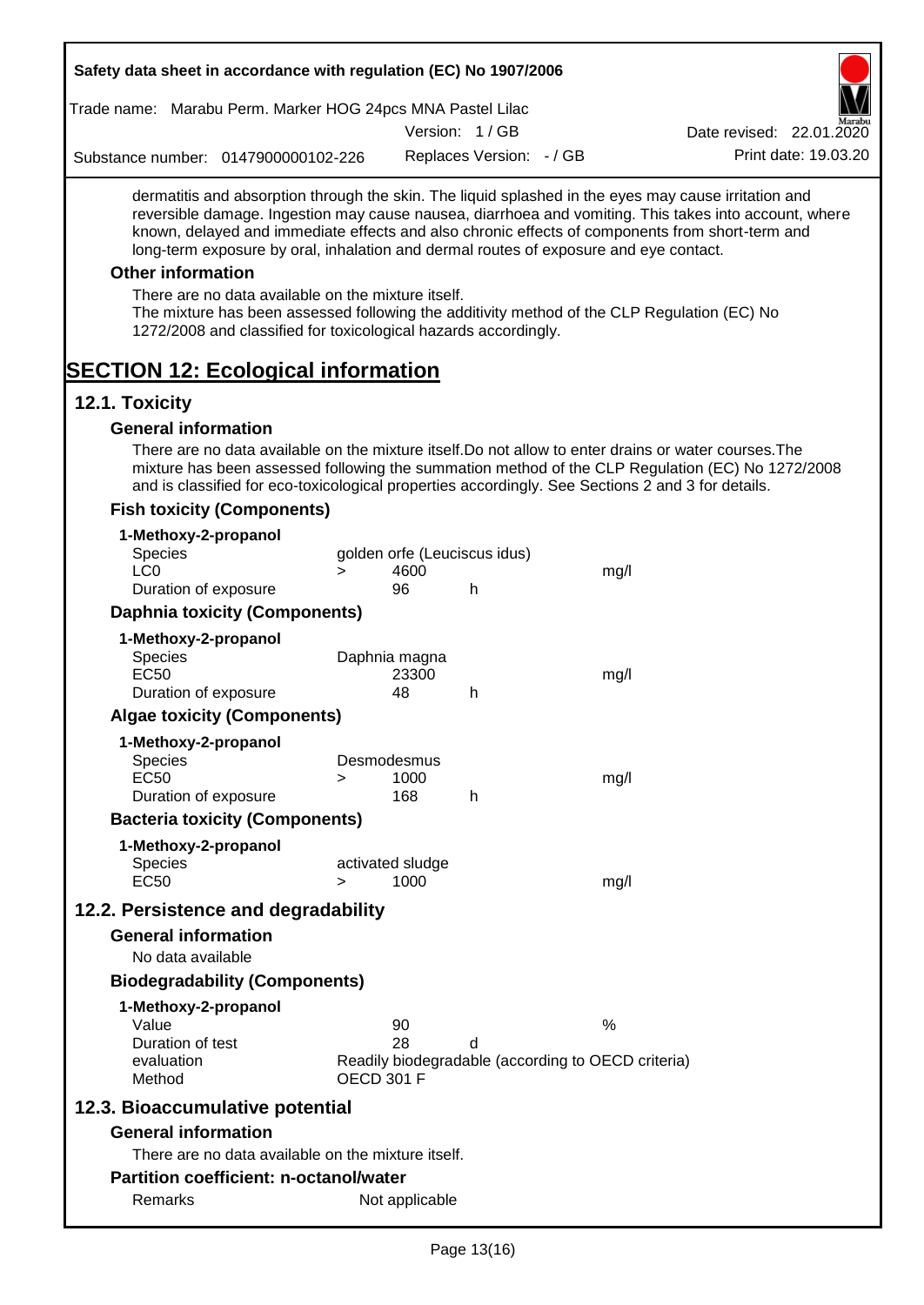# **Safety data sheet in accordance with regulation (EC) No 1907/2006**

Trade name: Marabu Perm. Marker HOG 24pcs MNA Pastel Lilac

Version: 1 / GB

Substance number: 0147900000102-226 Replaces Version:  $-$  / GB Print date: 19.03.20



### **General information**

There are no data available on the mixture itself.

# **12.5. Results of PBT and vPvB assessment**

### **General information**

There are no data available on the mixture itself.

# **12.6. Other adverse effects**

# **General information**

There are no data available on the mixture itself.

# **SECTION 13: Disposal considerations**

# **13.1. Waste treatment methods**

### **Disposal recommendations for the product**

Do not allow to enter drains or water courses. Wastes and emptied containers should be classified in accordance with relevant national regulation. The European Waste Catalogue classification of this product, when disposed of as waste is EWC waste code 08 03 12\* waste ink containing dangerous substances If this product is mixed with other wastes, the original waste product code may no longer apply and the appropriate code should be assigned. For further information contact your local waste authority.

### **Disposal recommendations for packaging**

Using information provided in this safety data sheet, advice should be obtained from the relevant waste authority on the classification of empty containers. Empty containers must be scrapped or reconditioned.

Not emptied containers are hazardous waste (waste code number 150110).

# **SECTION 14: Transport information**

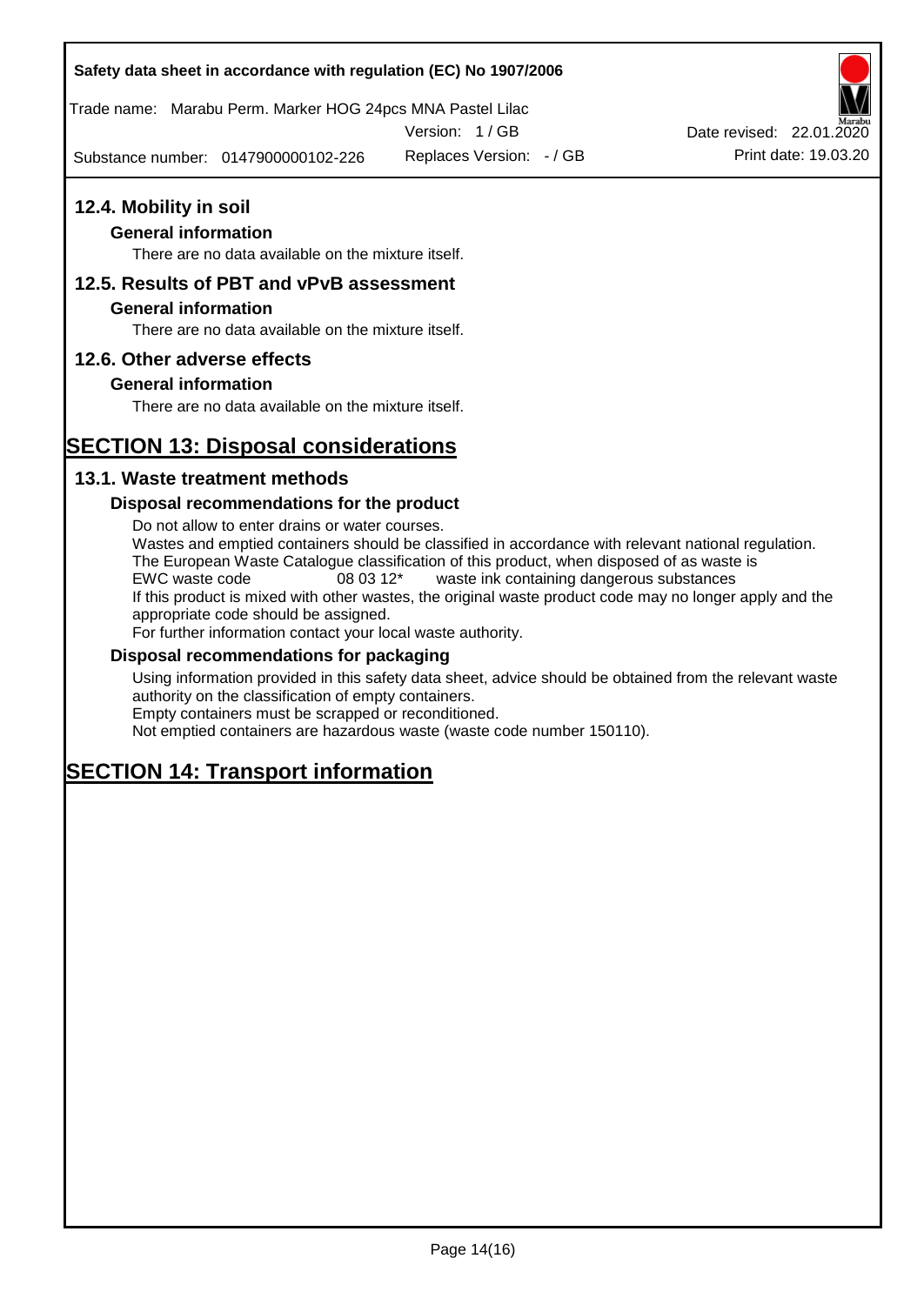# **Safety data sheet in accordance with regulation (EC) No 1907/2006**

# Trade name: Marabu Perm. Marker HOG 24pcs MNA Pastel Lilac





Replaces Version:  $-$  / GB Print date: 19.03.20 Date revised: 22.01.2020

Substance number: 0147900000102-226

|                                     | <b>Land transport ADR/RID</b> | <b>Marine transport</b><br><b>IMDG/GGVSee</b> | Air transport<br><b>ICAO/IATA</b> |
|-------------------------------------|-------------------------------|-----------------------------------------------|-----------------------------------|
| Tunnel restriction code             | D/E                           |                                               |                                   |
| 14.1. UN number                     | 1263                          | 1263                                          | 1263                              |
| 14.2. UN proper shipping name       | <b>PAINT</b>                  | <b>PAINT</b>                                  | <b>PAINT</b>                      |
| 14.3. Transport hazard<br>class(es) | 3                             | 3                                             | 3                                 |
| Label                               |                               |                                               |                                   |
| 14.4. Packing group                 | Ш                             | Ш                                             | Ш                                 |
| Special provision                   | 640E                          |                                               |                                   |
| <b>Limited Quantity</b>             | 51                            |                                               |                                   |
| Transport category                  | 3                             |                                               |                                   |
| 14.5. Environmental hazards         |                               | no                                            |                                   |

# **Information for all modes of transport**

# **14.6. Special precautions for user**

Transport within the user's premises:

Always transport in closed containers that are upright and secure.

Ensure that persons transporting the product know what to do in the event of an accident or spillage.

# **Other information**

**14.7. Transport in bulk according to Annex II of Marpol and the IBC Code** no

# **SECTION 15: Regulatory information**

# **15.1. Safety, health and environmental regulations/legislation specific for the substance or mixture**

# **VOC**

VOC (EU) 75 %

# **Other information**

The product does not contain substances of very high concern (SVHC).

# **15.2. Chemical safety assessment**

For this preparation a chemical safety assessment has not been carried out.

# **SECTION 16: Other information**

**Hazard statements listed in Chapter 3**